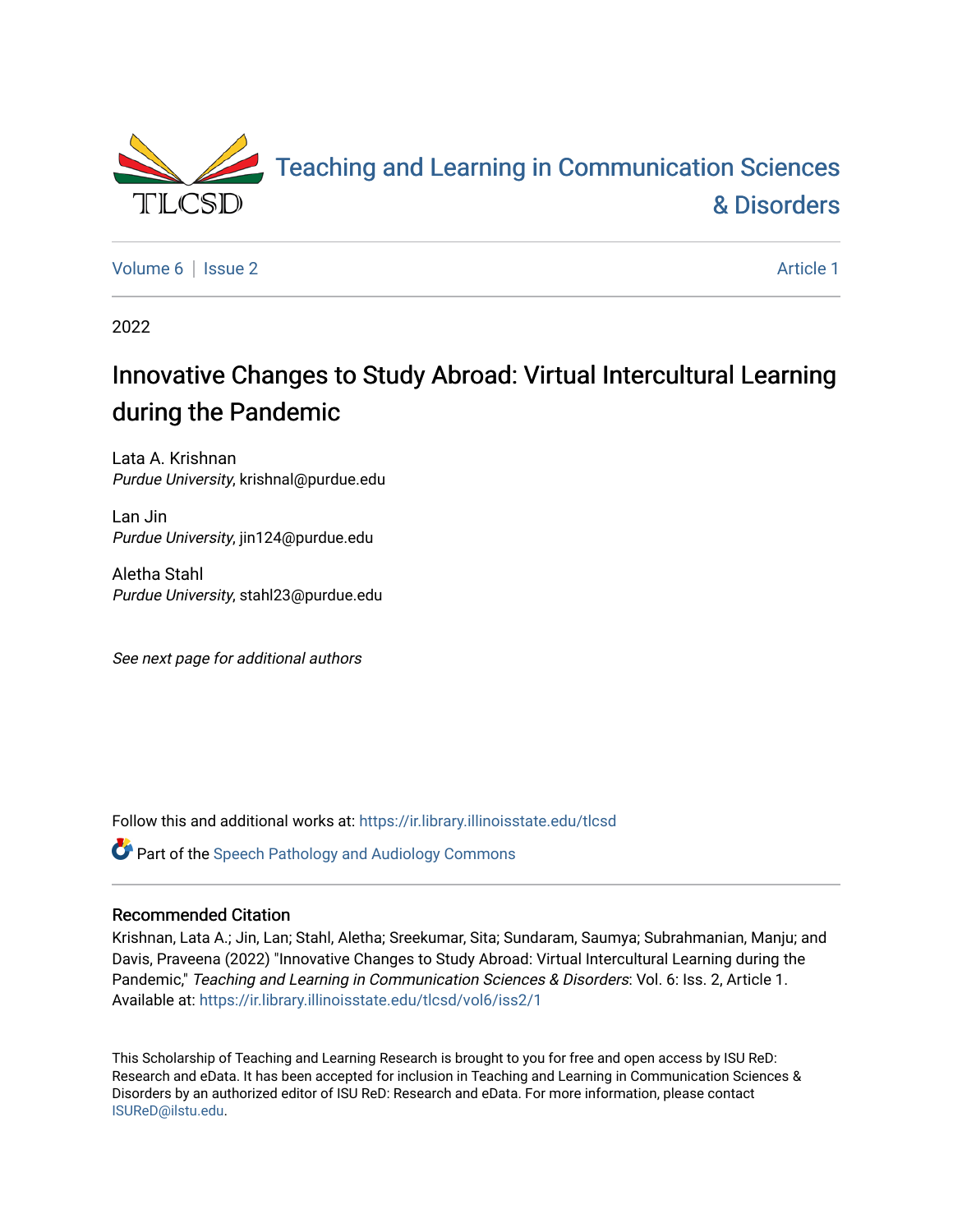# Innovative Changes to Study Abroad: Virtual Intercultural Learning during the Pandemic

#### Cover Page Footnote

The authors gratefully acknowledge the support from both academic institutions in the U.S. and India; the U.S. students who participated in the new format of the course; and the Indian students who added this extra course into their curriculum.

#### Authors

Lata A. Krishnan, Lan Jin, Aletha Stahl, Sita Sreekumar, Saumya Sundaram, Manju Subrahmanian, and Praveena Davis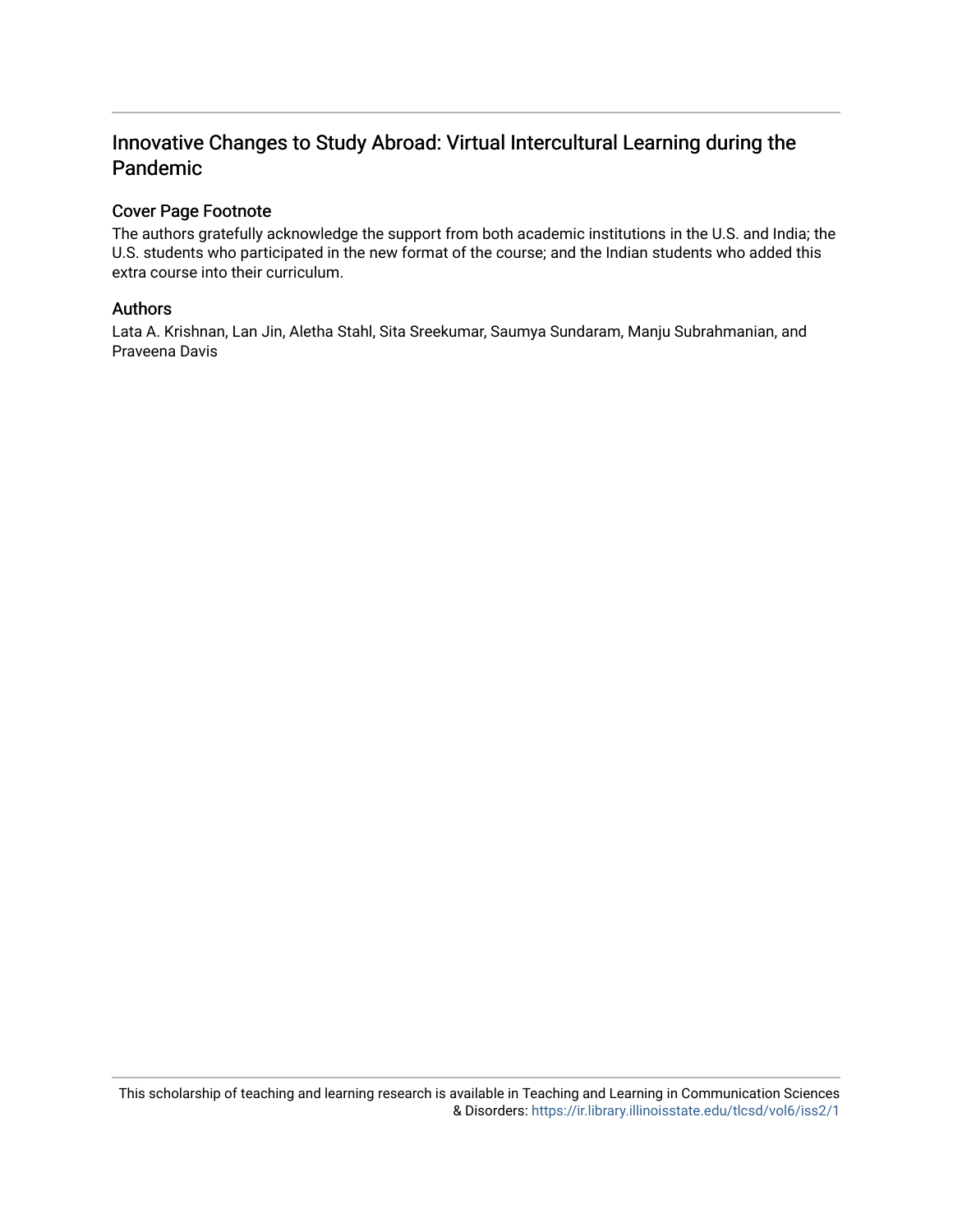#### **Introduction**

The development of intercultural competence (ICC) is regarded as both an imperative for, and a potential outcome of the internationalization of higher education. ICC is defined as the ability to interact effectively and appropriately with people from culturally diverse backgrounds (Hammer et al., 2003). It requires the acquisition of knowledge as well as the development of attitudes and skills (Deardorff, 2006), and has been identified as increasingly important for healthcare professionals in the twenty-first century (Godkin & Savageau, 2001; Hayward & Li, 2014; Kelleher, 2013; Steeb et. al., 2020). The purpose of this study was to determine whether participation in virtual intercultural learning activities embedded in an audiology course improved ICC.

One approach to growth in ICC has been through study abroad programs, particularly when intentional intercultural learning (ICL) activities and intensive intercultural interactions are embedded into the program curriculum (Krishnan et al., 2017; Krishnan et al., 2021a; Vande Berg et al., 2012). Cultural benefits subsequent to study abroad have been reported across a variety of healthcare disciplines. Medical students report increased comfort with patients from other cultures, and higher levels of respect and compassion (Godkin & Savageau, 2001). Students of physical therapy have shown increases in cultural desire (motivation to become more culturally competent), awareness, knowledge, encounters, and skill (Hayward & Li, 2014). Greater self-awareness, ability to connect with others, sensitivity to other cultures, beliefs and values, and more positive perceptions of the other culture have been demonstrated in nursing students (Kelleher, 2013; Philips et al., 2017); and pharmacy students have shown increased awareness of influences of culture on healthcare and communication skills (Steeb et al., 2020).

Despite the ICC benefits from study abroad, with the global pandemic restricting travel and leading to cancellation of these programs, it became imperative to investigate innovative approaches to incorporate ICL into courses taught on campus (in person or online) that did not involve travel.

**Pedagogical approaches to teaching ICC in audiology and speech-language pathology.** In the professions of audiology and speech-language pathology (SLP), there have been a few reports of courses dedicated to teaching cultural competence (Horton-Ikard et al., 2009; Preis, 2008); but the majority of accredited programs report infusing cultural competence education throughout their curriculum (Hammond et al., 2009; Stockman et al., 2008). However, most respondents using the infusion model (56%) indicated that they devoted minimal time to instruction on cultural content in their courses. Most respondents (58%) also indicated that they judged students to be only somewhat or poorly prepared, or were unsure of students' ability to apply the infused content to diverse populations. By contrast, 65% of instructors of courses dedicated to teaching multiculturalism indicated that they felt students were adequately or exceptionally prepared to work with diverse others (Stockman et al., 2008). In another study, program directors' median rating of student preparation to work with culturally and linguistically diverse clients was 5 on a 7-point scale, with 7 indicating they were extremely well prepared (Hammond et al., 2009). The only study to examine the question of infusion of curricular content related to cultural competence from a student perspective (Halvorson-Bourgeois et al., 2013) revealed a discrepancy between student and faculty responses. The two graduate students who reviewed course content reported far fewer references to cultural and linguistic diversity than the 15 faculty interviewed regarding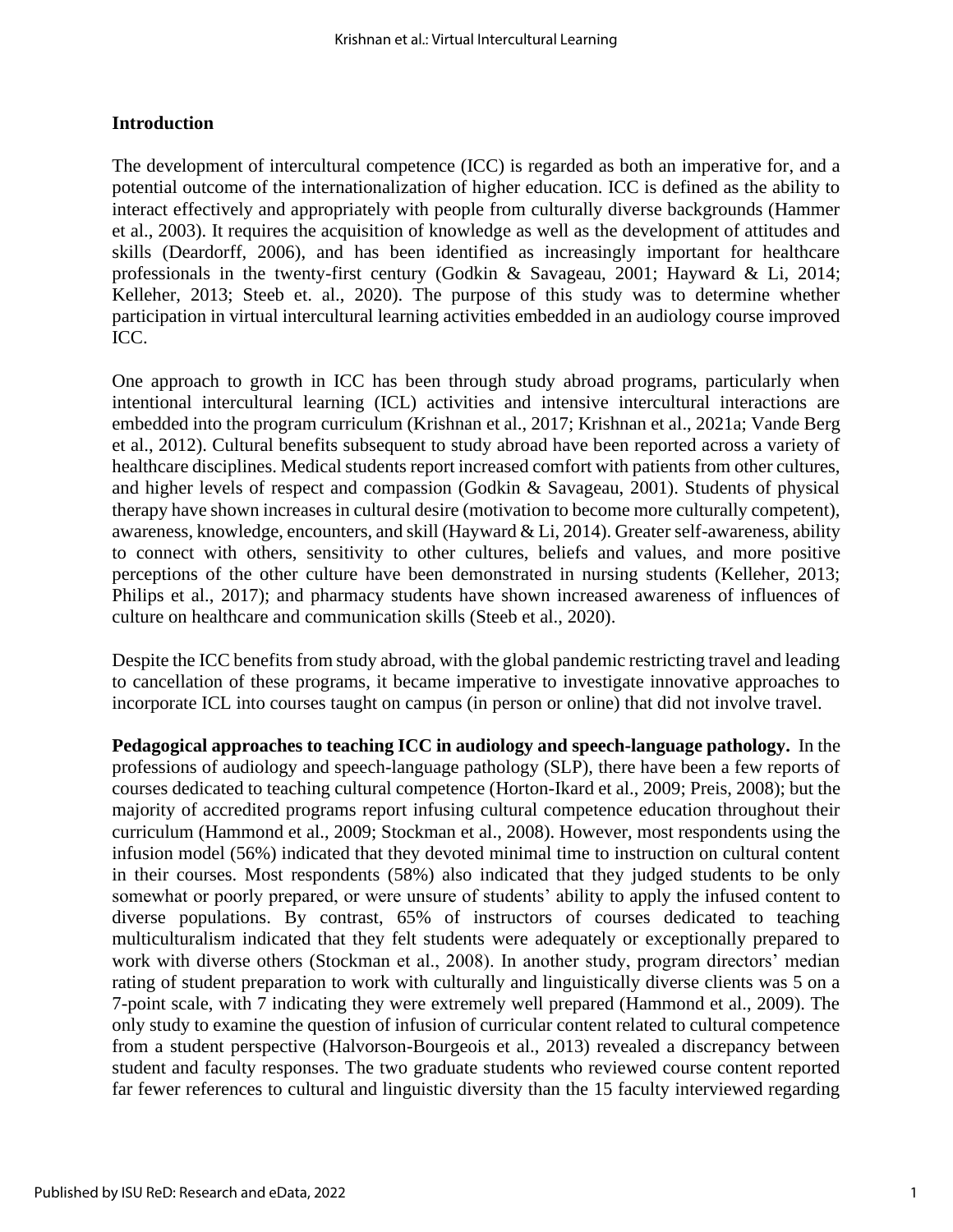their courses reported, suggesting that the content may not be successfully transmitted to students. These authors suggest that students may benefit from more explicit references regarding cultural and linguistic diversity within a course that infuses cultural content.

There are also a few reports of experiential learning as a tool to teach ICC. Goldberg (2007) reported on an undergraduate course in communication sciences and disorders that used service learning as a tool to facilitate cultural competence. Students enrolled in the course were required to spend time with community partners who provide services to persons with, or at risk for, communication difficulties and their families/caregivers. Qualitative reflections indicated increased awareness, but no quantitative measures were obtained. More recently, Vale & Arnold (2019) described their approach in which students in an undergraduate course served as conversational partners to international students who were English language learners, and demonstrated gains in the cognitive dimension using the Cultural Intelligence Scale (Ang et al., 2007).

**Benefits of virtual learning approaches.** Over the past two decades, virtual learning environments and communities have begun to be incorporated into education in a variety of ways. Multiple benefits of such pedagogies have been reported including flexibility, a sense of community, improved critical thinking, and enhanced confidence and learning (Aspden & Helm 2004; Boud et al., 1999; Casquero et al., 2010; Clarke & Abbott 2008; Gannon-Leary & Fontainha, 2007; Greenlaw 1999; Grosseck 2009; Leese, 2009; Lyndon & Hale, 2014; Romanov & Nevgi, 2007). Another advantage is that sensitive topics can be discussed in a more neutral environment, and students have more time to reflect (Bertera & Littlefield 2003; McFerrin, 1999; Schoech, 2000). More specifically, a virtual community of practice, defined as a network of individuals who share an interest about which they communicate online, has also been shown to have similar benefits as well as a shared passion and a deepening of knowledge (Gannon-Leary & Fontainha, 2007). Additionally, online forums have also been found to enhance learning relating to cultural diversity and societal oppression (Van Soest et al., 2000).

Several factors have been identified as important for the success of virtual learning including ease of use of the technology, relevance of the task, creation of a safe space for discussion, a sense of belonging among members, a common sense of purpose, and longevity (Gannon-Leary & Fontainha, 2007; Lyndon & Hale, 2014). Success is also dependent on paying careful attention to cross-cultural differences (Gannon-Leary & Fontainha, 2007) and student learning styles and personality type (Maltby & Mackie 2009; McNulty et al., 2006).

**Virtual approaches to ICL.** Virtual learning approaches have been utilized for ICL, particularly in relation to language learning. A variety of virtual learning tools have been used including videoconferencing, e-mail, course related learning management systems (such as Blackboard), blogs, chats, wikis, podcasts, and more (Çiftçi & Savas; 2018; Shadiev & Sintawati, 2020). However there has been a trend for videoconferencing and chats to increase from 2014-2019, while the use of e-mail decreased perhaps as it is less useful for the purpose of learning language (Shadiev & Sintawati, 2020). The use of videoconferencing has enabled students to increase their interactions, communicate in real-time, and have more in-depth conversations (Jin, 2015; Lee & Markey, 2014; Yang et al., 2014). Two recent review papers in combination evaluated the literature in the area of virtual ICL between the years of 2010 to 2019 (Çiftçi & Savas; 2018; Shadiev &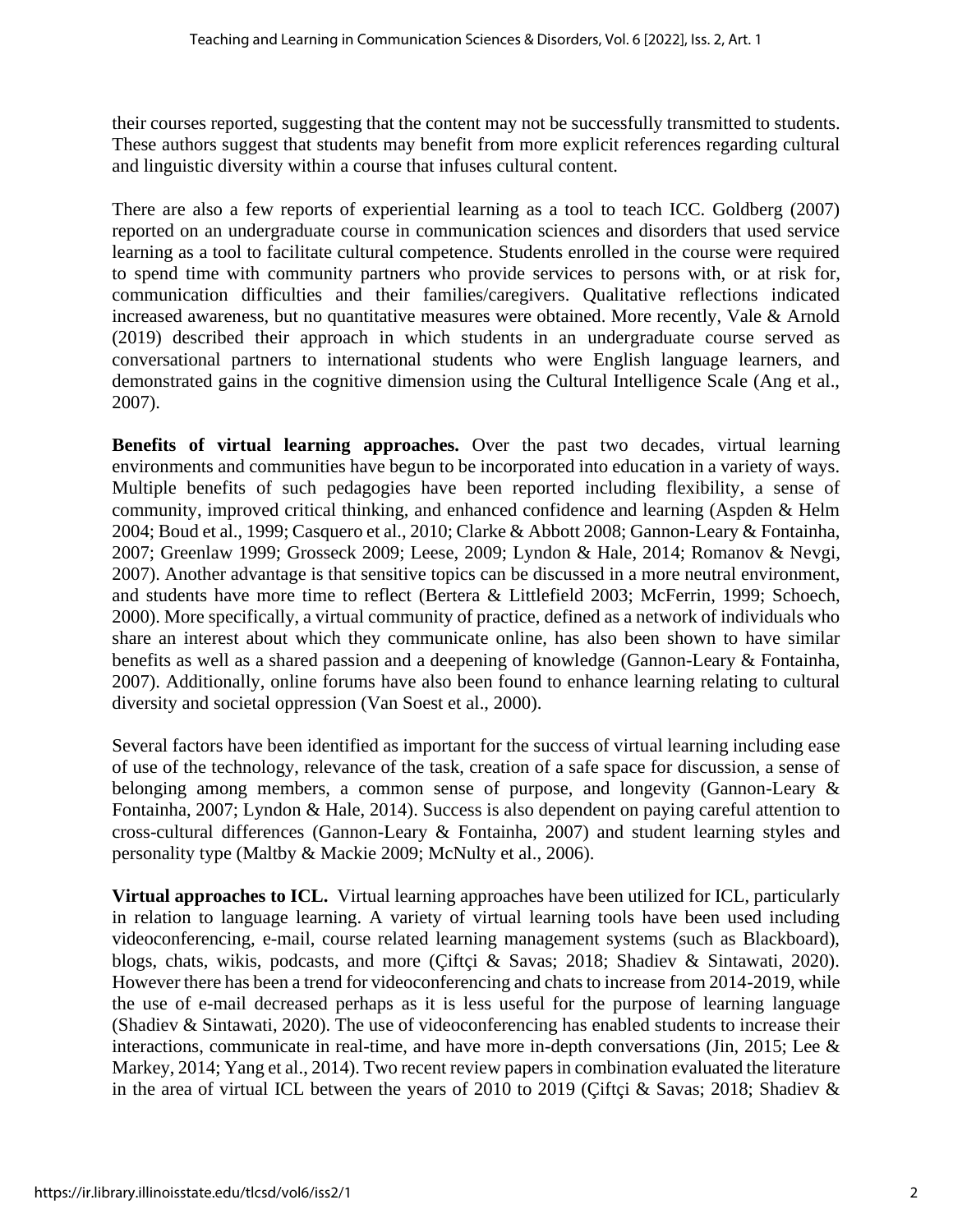Sintawati, 2020). Although mixed methods were used in many studies, most studies gathered qualitative data from participants in the form of interviews, questionnaires, and observations (Shadiev & Sintawati, 2020). Overall, findings indicated that participants increased their knowledge, interest, curiosity, cooperation, communication, empathy, and awareness toward their own as well as other cultural perspectives (Angelova & Zhao, 2016; Bailey & Gruber, 2020; Chen & Yang, 2016; Freiermuth & Huang, 2020; Hyett et al., 2019; Kröger & Urdzina-Deruma, 2015; Lee & Markey, 2014; Liaw & Bunn-Le Master, 2010; O'Dowd, 2003; Schenker, 2012).

Several studies have identified facilitating factors as well as challenges to intercultural growth using a virtual platform. After a year-long e-mail exchange, students who had a receptive and curious partner, the ability to build a personal relationship with their partners via e-mail, were sensitive to their partners' needs and communicative style, and used engaging and in-depth correspondence were able to successfully develop their ICC (O'Dowd, 2003). Using a wiki site, friendliness and the opportunity to reflect upon the ways that culture may impact intercultural communication and online group relationships were found to be important (Crossman & Bordia, 2011). Successful intercultural communicators also put greater effort into the depth and context of the exchanges and moved from information-seeking questions to contextualized topics (Ware & Kessler, 2016).

Across studies, although most participants showed improvements in language and intercultural learning, not all communications between partners or groups were positive (Bueno-Alastuey & Kleban, 2016; Gannon et al., 2016; O'Dowd & Ritter, 2006; Ware & Kessler, 2016). Several challenges to virtual ICL have been identified including lack of student participation, effort, and depth of questioning; lack of collaboration; language barrier; scheduling difficulties; time zone differences; and difficulty with technology and connectivity (Antoniadou, 2011; Bueno-Alastuey & Kleban, 2016; Chun, 2011; Lee & Markey, 2014; Patterson et al., 2012; Ware & Kessler, 2016). One other important challenge has been the need to set different goals and objectives for the two sets of participants due to differences in the cultural context and academic backgrounds (Angelova & Zhao, 2016; Antoniadou, 2011; Bueno-Alastuey & Kleban, 2016).

Although most of these studies have focused on undergraduate students who were language learners, two studies were particularly relevant to the context of the current study (graduate students in audiology): one with graduate students and the other with students in allied health professions similar to audiology. A large majority of graduate students in Hospitality and Tourism from three European institutions rated their virtual collaboration positively: 87.5% agreed that the ability to interact effectively with diverse others is a useful career skill; and 75% agreed that the collaboration provided insights into the challenges of working across cultures to a moderate or great extent (Gannon et al., 2016). One of the few studies that utilized a quantitative questionnaire with questions selected from three different scales was with a large group of 201 undergraduate students in allied health fields (occupational therapy and oral health). Qualitative findings indicated that students learned intercultural communication skills such as active listening, being curious, asking questions, and adapting their language and word choices; increased cultural sensitivity, respect, and empathy; gained greater awareness and appreciation for diversity at home and abroad; and increased their social and cultural awareness. However, there were no quantitative differences found on the pre- and post- surveys (Hyett et al., 2019).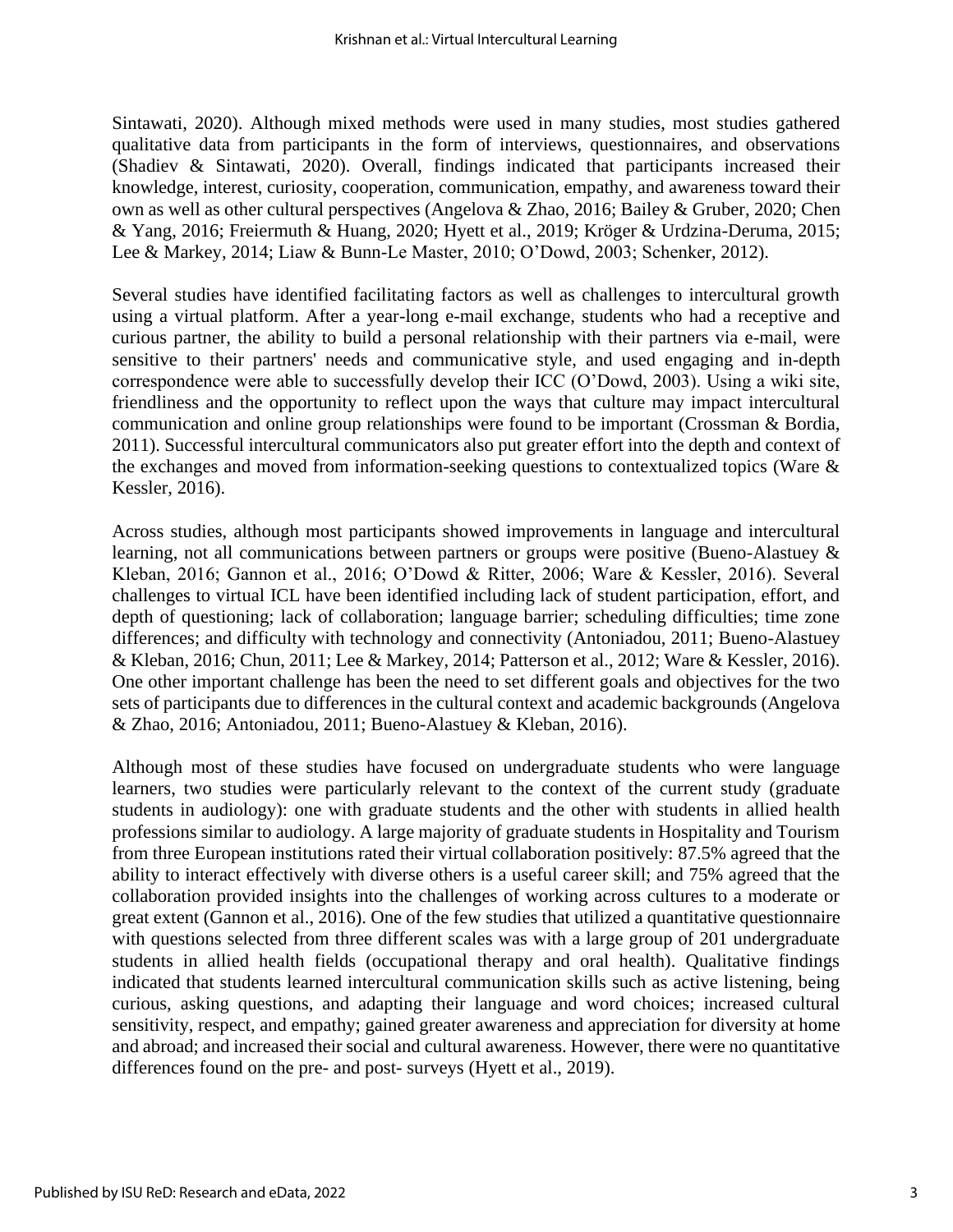To our knowledge, there is only one previous report using an online approach for ICL in the field of audiology and SLP (Krishnan et al., 2021b). These authors incorporated an online unit on Diversity and Inclusion into an introductory level undergraduate audiology course. They reported increases in participant ICC using the Intercultural Development Inventory (IDI®; Hammer, 2019) and included supporting qualitative reflections from participants.

Based on the extensive qualitative literature supporting virtual ICL, the purpose of this paper is to a) describe a novel approach towards "study abroad" without travelling abroad that involved partnering with an institution in India, and b) evaluate participant gains in ICC with a virtual international ICL experience embedded into a graduate level pediatric audiology course.

# **Methods**

All study procedures were approved by the university Institutional Review Board (U.S.) and the Institution Ethics Committee (India).

**Participants.** All participants were enrolled in the pediatric audiology course offered by the U.S. institution during the fall 2020 semester and included nine second year Doctor of Audiology (AuD) students in the U.S. and ten first year Master's in Audiology (MSc.) students in India. Participant demographics are displayed in Table 1; there was one male participant in each group. Eight of the U.S. participants were white and one was multiracial; all the Indian participants were from the southern state of Kerala and spoke Malayalam as their first language, but were fluent in English. Almost all had never lived outside Kerala, except for two participants who were in another state for a 4-month internship. Nine of the Indian participants were Hindu and one was Muslim. Among the U.S. participants, only two students had not travelled outside the country, while among the Indian participants, the only student who had travelled abroad grew up and completed high school in a middle eastern country before returning to India. All U.S. participants described prior intercultural experiences with diverse others (ethnicity, nationality, race, socio-economic status, disability) through close friends, family, heritage, family friends, fraternities, clubs or groups, roommates, school, and church. Of the five Indian participants who had prior intercultural experiences, two had 4-month internships in another state in India, one described neighbors, colleagues and friends of various nationalities, one grew up in the middle east, and one participant had previous experience partnering with a U.S. student as part of the first author's study abroad program in 2018. Seven of the U.S. participants also described prior courses they had taken that incorporated ICL. These included courses on diversity, multicultural characteristics, social change, Deaf culture, dance and music across cultures, language courses (Spanish and American Sign Language), and a course on multilingual language disorders. None of the participants from India reported taking a course geared towards ICL.

**Program development and description.** *SLHS in India* was a study abroad program at a large public university in the Midwestern United States that was offered in 2018 and 2019 in collaboration with various community partner organizations, including a Speech and Hearing institution in India that offers Bachelor's and Master's degrees in audiology and SLP. Upon cancellation of study abroad programs in 2020, the U.S. university implemented a new grant opportunity called the Virtual Experiential Intercultural Learning (VEIL) grant, to encourage faculty to continue international ICL opportunities.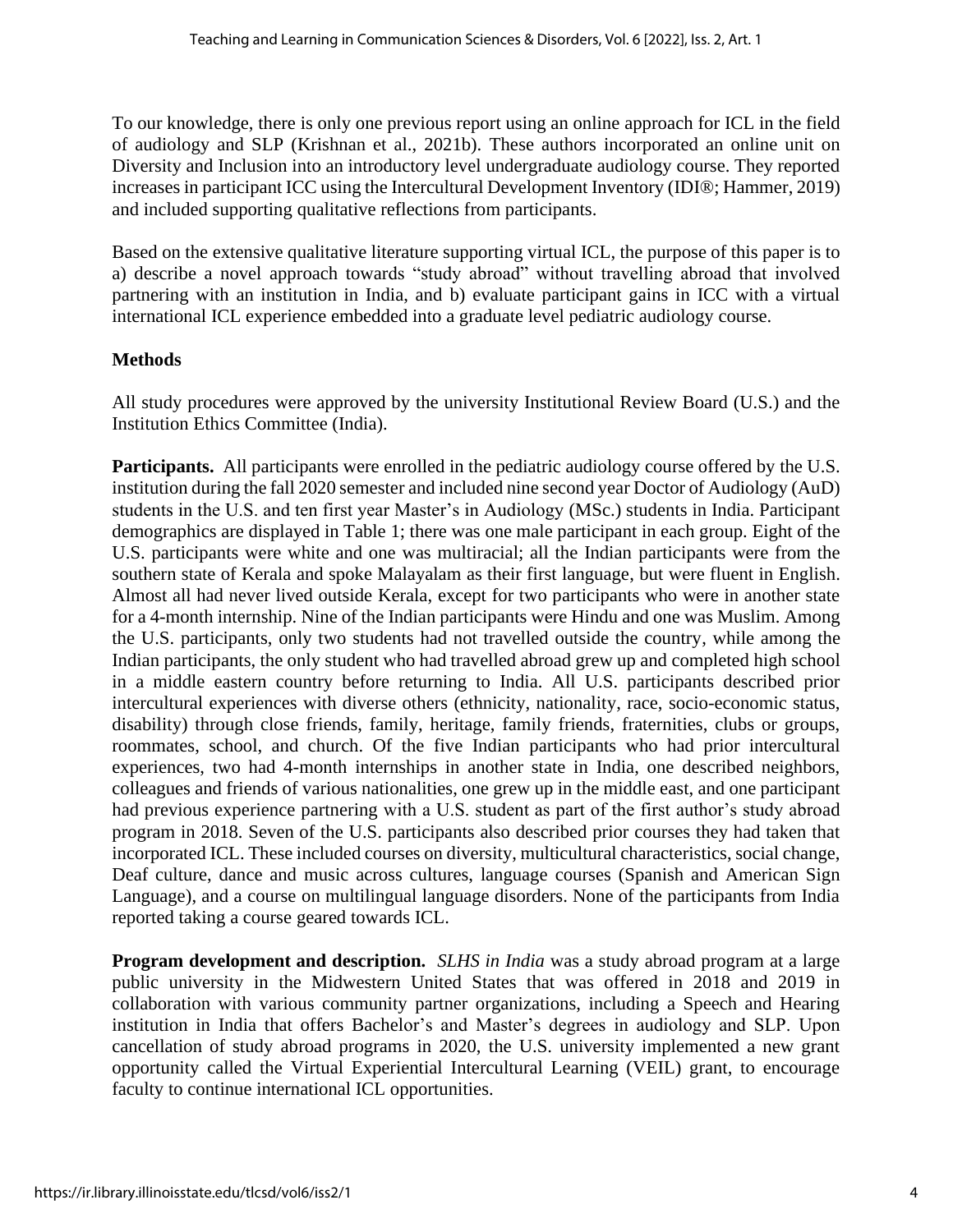# **Table 1**

| Demographics             | <b>USA</b>                    | India             |  |
|--------------------------|-------------------------------|-------------------|--|
| Number of students       | 9                             | 10                |  |
| Mean age                 | 23.6                          | 23.2              |  |
| Prior travel abroad      |                               |                   |  |
| Locations                | Europe $= 6$                  | Middle East $= 1$ |  |
|                          | Latin America/Caribbean = $2$ |                   |  |
| Duration                 | 1-2 weeks $= 6$               | 17 years $=$ 1    |  |
|                          | $6$ -weeks = 1                |                   |  |
| Prior ICL experiences    | 9                             |                   |  |
| <b>Prior ICL courses</b> |                               |                   |  |

#### *Participant Demographic Information*

*Note.* IC = intercultural; ICL = intercultural learning

Pediatric Audiology is a required graduate level course taught to AuD students at the U.S. university that offers a valuable opportunity to incorporate ICL. More than 42% of Deaf and hardof-hearing school-age children in the U.S. are non-White (Mitchell, 2004), with the proportion of non-White students showing a small but steady increase from 1998-2004 (Mitchell & Karchmer, 2006). More recently, U.S. census data have indicated that 50.4% of children younger than age 1 year, and 49.7% of children younger than age 5 years were minorities (U.S. Census Bureau, 2012). The likelihood that audiology students in the U.S. may encounter a diverse caseload of children is high, and students need to develop the skills to provide culturally sensitive and appropriate care to these families. Therefore, it was decided to embed ICL activities into the syllabus of the graduate level course in pediatric audiology taught at the U.S. university.

Based on the prior relationship between the two institutions, faculty from the U.S. university approached faculty at the Indian institution regarding a virtual ICL program for Indian students via enrollment in the pediatric audiology course. Participation in the course was voluntary for the Indian students, and it was an addition to their typical course load. The course was taught by U.S. faculty (first author), while faculty at the Indian institution acted as facilitators to ensure clear communication and a positive experience for their students enrolled in a course outside of their institution. Due to the time difference of 9.5-10.5 hours, the class which was in-person for the U.S students, was offered online and asynchronously to the Indian students. In addition to pediatric audiology content, the ICL activities in the class included watching videos and/or TED talks, reading articles on relevant topics, and regular online communication between the U.S. and Indian participants. All course materials (recorded lectures, articles, readings, TED talks, etc.) posted for the U.S. students were also shared with the Indian students. The ICL objectives as stated in the course syllabus were to increase cultural competence by learning more about a culture that is very different from one's own and therefore be able to more effectively work with a diverse patient population. Specific learning objectives were to: (a) increase self-awareness of own cultural biases; (b) increase awareness of others' cultural beliefs; (c) enhance communication skills with diverse others; and (d) increase curiosity, openness, and empathy towards cultural differences.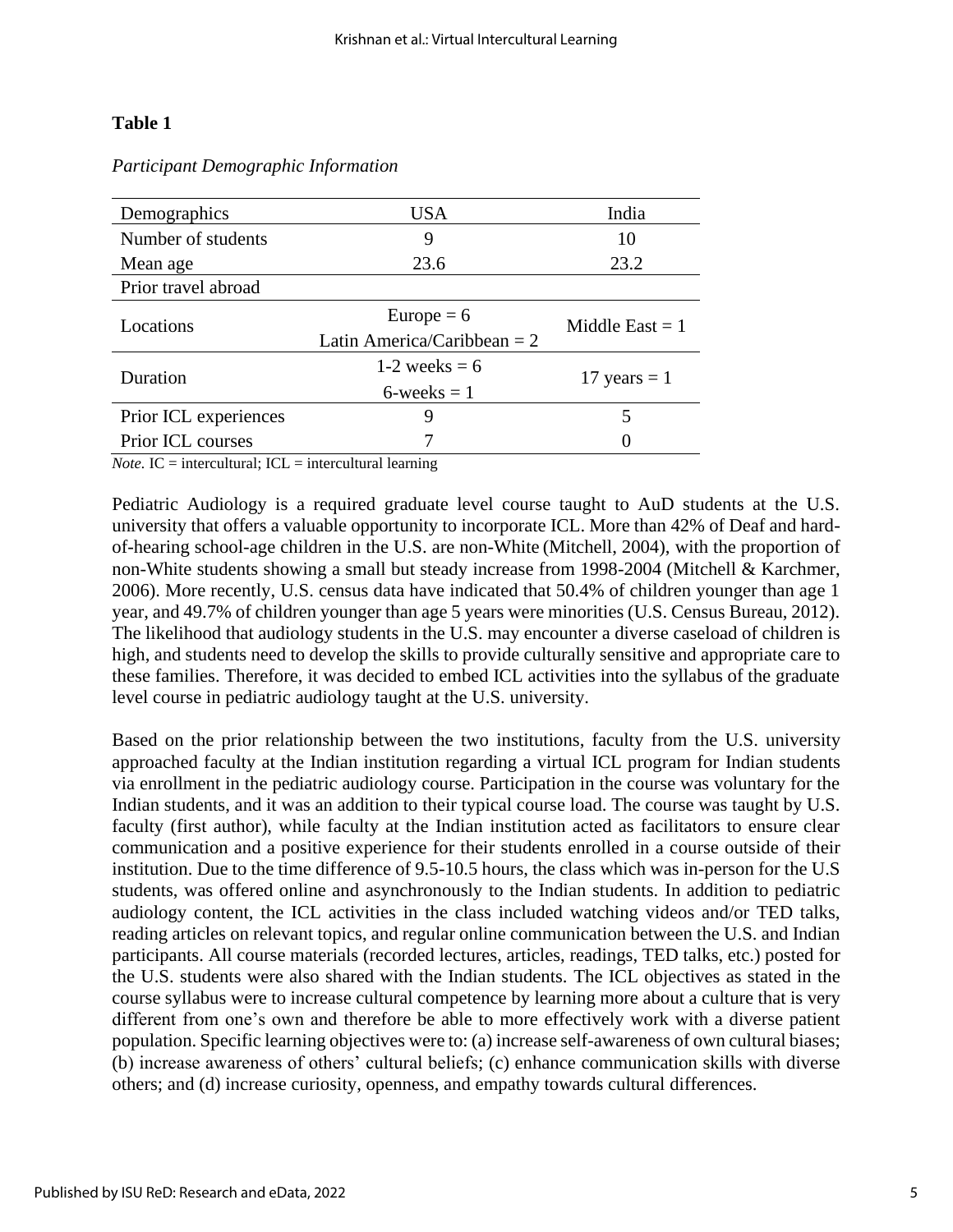Table 2 displays the timeline of events for program development through the conclusion of the course. Initial meetings between faculty at the U.S. and Indian institutions occurred in July 2020 to discuss the feasibility of the program. The various factors that were considered and discussed included the different academic calendars, the course syllabi in India being regulated by a national body (Rehabilitation Council of India), the time difference, access to course materials for the Indian students, and recognition for completion of the course by the Indian students.

| Dates                    | Institution                                                                  |                               | Activities                      |                                                   |
|--------------------------|------------------------------------------------------------------------------|-------------------------------|---------------------------------|---------------------------------------------------|
| July 22-27, 2020         | <b>Both</b>                                                                  | Initial e-mails               | Virtual meeting                 | Agreement to<br>collaborate                       |
| July 28-Aug. 23,<br>2020 | Indian                                                                       | Committee<br>formation        | Ethics<br>Committee<br>approval | Student<br>orientation                            |
|                          | U.S.                                                                         | Syllabus<br>preparation       | IRB approval                    | ICL activity<br>planning                          |
| Aug. 24-Dec. 11,<br>2020 | Indian:10<br>MSc.<br><b>Students</b><br>U.S.: 9 A <sub>u</sub> D<br>students | Pre- and post-<br>test of ICC | Buddy pairs                     | <b>ICL</b> activities<br>and reflection<br>papers |

#### **Table 2**

*Timeline and Aspects of Course Planning and Implementation*

*Note.* ICC = intercultural competence; ICL = intercultural learning

*Committees.* Once the collaboration was agreed upon, the Indian faculty formed four committees. The committees were formed oversee all aspects of the program to be offered to their 1<sup>st</sup> year MSc. students in Audiology.

*Student program coordination committee.* This committee provided a detailed orientation to the 1<sup>st</sup> year MSc. Audiology students regarding the course requirements including information about the U.S. University and the previous collaboration via study abroad, the intercultural exchange program, and the pediatric audiology course. Students were informed that they would receive a certificate of completion at the conclusion of the course. Although this was an additional course to the already prescribed MSc. Program, all ten students volunteered to participate.

*Intercultural learning (ICL) activities committee.* Indian faculty on this committee together with the U.S. faculty teaching the course (first author) decided on topics for the ICL activities that ranged from discussing differences in pediatric audiology assessment and management protocols to cultural differences including festivals and celebrations (e.g., Onam, Halloween, and Christmas), similarities and differences in the education system, family dynamics, parenting practices, gender roles, colorism, arranged and child marriage, dowry, poverty, and the caste system in India. Since ICL is a new and unfamiliar topic in India, the Indian faculty oriented their students to the ICL program and its objectives, the assessment process using a pre- and postquestionnaire (the Intercultural Development Inventory: IDI®), the ICL topics, and reflection papers. ICL topics (see Table 3) were selected based on previous experiences and planning for the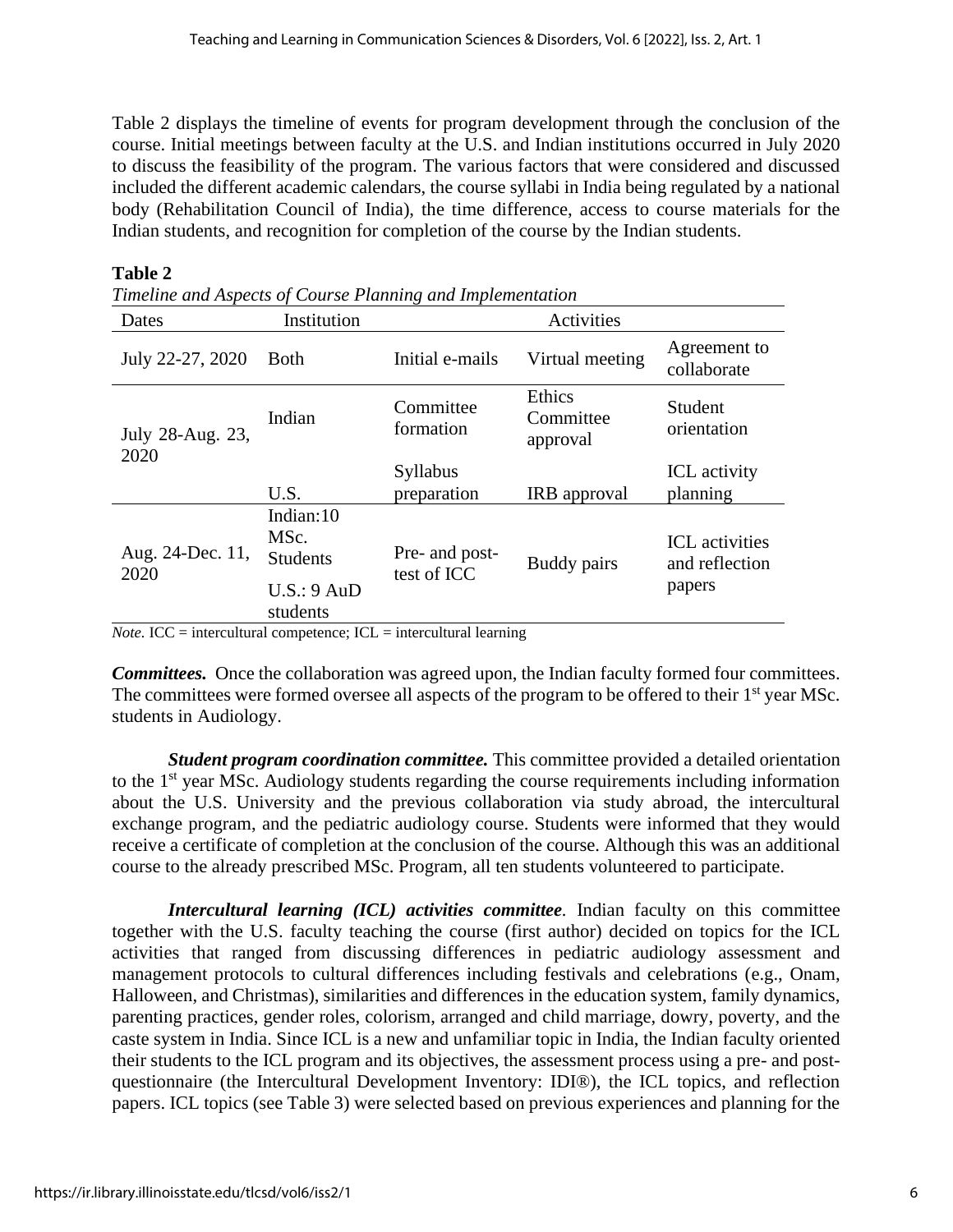study abroad program to India (e.g., arranged marriage was a topic discussed between U.S. and Indian student buddies in previous years); known cultural differences between the two nations (e.g., caste system and dowry), as well as topics that the U.S. and Indian faculty jointly considered relevant to pediatric audiology (e.g., family dynamics, parenting practices, pediatric assessment protocols).

## **Table 3**

| September                  | October                     | November                      |
|----------------------------|-----------------------------|-------------------------------|
| Festivals and celebrations | Gender roles                | Poverty                       |
| <b>Education</b> system    | Skin color                  | Housemaids                    |
| Parenting practices        | Arranged marriage           | Caste system                  |
| Family dynamics            | Child marriage              | Menstruation taboo            |
| Newborn hearing screening  | Dowry system                | Management of hearing loss in |
| Infant assessment          | Toddler hearing assessments | children                      |
|                            |                             |                               |

#### *ICL Topics Included in the Course Syllabus*

*Academic learning committee.* Indian faculty on this committee created a Google classroom so the Indian student participants could have access to the U.S. course syllabus, readings, video lecture recordings, and all information relevant to the course that was also provided to the U.S. students. The Indian students received feedback on class assignments, but did not receive any grades. They were provided a certificate of completion of the course from the U.S. university at the end of the semester.

*Project approval committee.* Indian faculty on this committee presented the proposal for the course to the Institutional Ethics Committee (IEC) at their institution, the equivalent of the Institutional Review Board (IRB) in the U.S. and received approval to conduct the pre- and postassessments of intercultural competence.

During the same time frame (July-August 2020), the course instructor in the U.S. (first author) prepared the course syllabus, selected readings, videos, and/or TED talks for each chosen ICL topic, and applied for and received IRB approval to perform the pre- and post-tests of ICC. On the first day of class, the course instructor (first author) provided detailed information regarding the embedded ICL activities including the rationale for including these in the pediatric audiology course. During the first week of class, each U.S. student was assigned an Indian student partner to form "buddy pairs," and one class session was used to have a group virtual meeting during which all students and faculty introduced themselves to each other. Student buddies were encouraged to talk freely and openly with each other, discuss the range of monthly suggested ICL topics included in the syllabus (see Table 3), and reflect on each topic/activity. Buddies were asked to start communications via e-mail but also encouraged to use a popular text messaging app, audio or video calls, and social media or other platforms that they preferred. The U.S. class meetings were primarily in person, but all lectures were recorded and made available to both groups of students. Since the Indian students received all course materials online asynchronously, they requested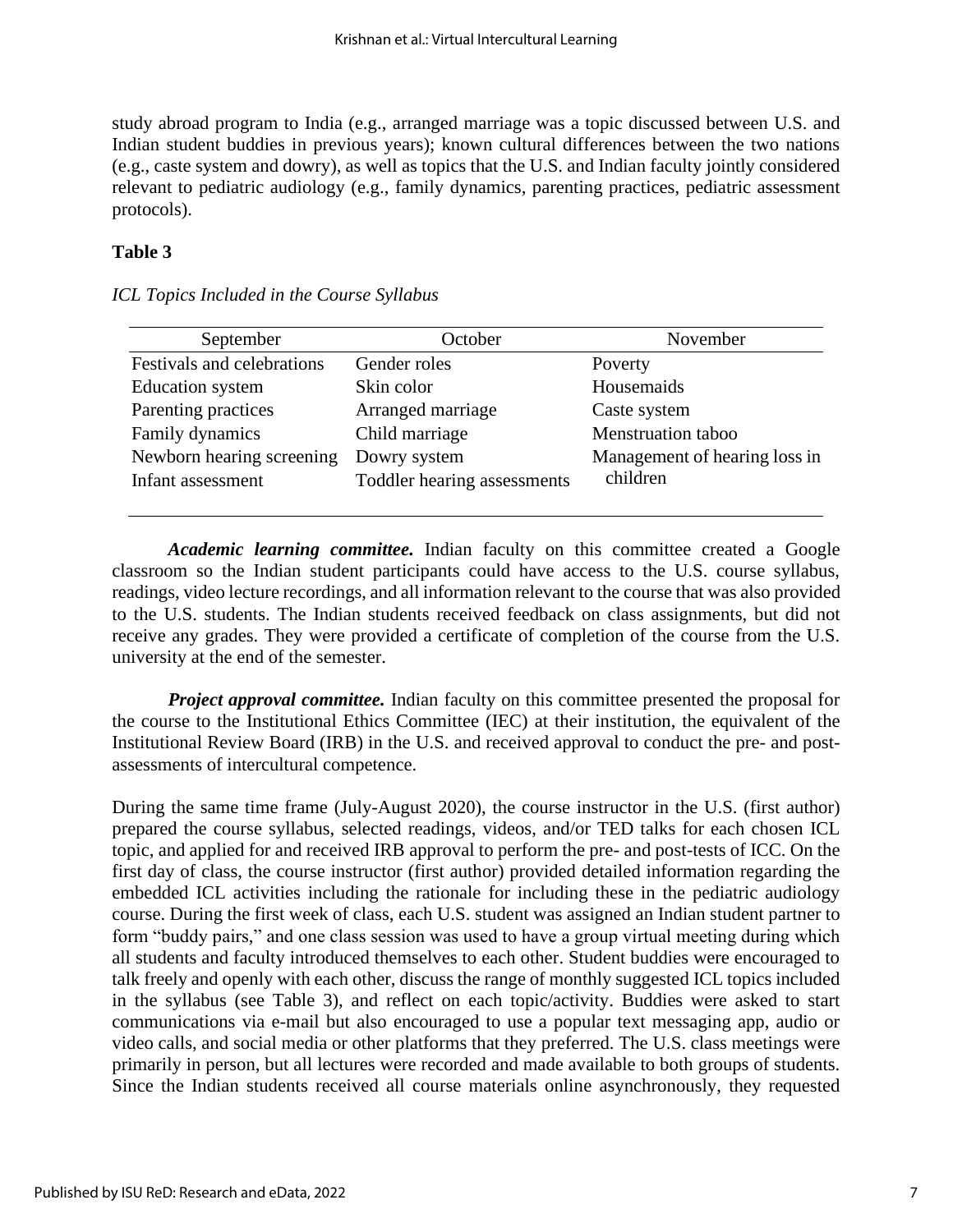meetings with the course instructor. Three virtual meetings were held between the course instructor and the Indian students (October, November, and December 2020) to answer their questions.

**Materials.** The online English version of the Intercultural Development Inventory (IDI®) was used to obtain quantitative data on each participant's intercultural competence. The IDI® is a 50 item questionnaire developed specifically to measure ICC. The inventory is based on the developmental model of intercultural sensitivity (DMIS; Bennett, 1986; Hammer et al., 2003), which was modified as the Intercultural Development Continuum (IDC®: Hammer, 2011). The model describes intercultural development along a continuum from a monocultural or ethnocentric mindset to an intercultural or ethnorelative orientation towards cultural differences and commonalities. A developmental orientation (DO) score is generated upon completion of the IDI®, which represents an individual's primary mindset or orientation. DO scores are calculated using a proprietary weighted and validated formula and represent standardized scores presented as a normal distribution (Hammer, 2011). An intercultural development plan (IDP®) is also generated based on the DO score which includes suggested activities for intercultural growth.

Five developmental orientations are identified based on the DO scores: (a) individuals with scores of 55-70 are in a denial mindset, and may not notice or avoid cultural differences; (b) those with scores of 71-85 are in the polarization orientation and have a judgmental approach, viewing cultural differences in terms of "us" and "them"; (c) individuals with scores of 86-115 are in a minimization orientation and focus primarily on cultural similarities while ignoring differences; (d) individuals with scores of 116-130 are in an acceptance mindset and recognize and appreciate cultural differences; and (e) those with scores of 131-145 are in an adaptation mindset and can shift cultural perspective and change behaviors in culturally sensitive ways (IDI®; Hammer 2019). Although each mindset encompasses 15 points with the transitional mindset of minimization covering 30 points, a change in score of 7 points or more is considered meaningful, as it exceeds the 95% confidence interval (Hammer, 2021). The IDI® has been extensively studied (more than 60 published articles and book chapters and more than 80 PhD dissertations) and shown to have strong content and construct validity and reliability across diverse cultural groups (Hammer et al., 2003; Hammer, 2011; Paige et al., 2003). It is also available in 17 different languages.

**Research procedures.** Participant demographics and information regarding prior intercultural experiences were obtained using an online survey. A mixed methods approach using both quantitative and qualitative measures was utilized as is recommended for measures of ICC (Deardorff, 2006).

*Quantitative measures (IDI<sup>®</sup>).* The first author, who is a qualified administrator of the inventory, administered the IDI® online once at the start of the semester (pre-test), and then again at the conclusion of the semester (post-test). After the pre-test, each group of participants received a group debrief regarding the results. The group debrief included explanation of the intercultural development continuum (Hammer, 2011), as well as the DO score for the group and general goals to increase their DO score and move along the developmental continuum. Each participant also received an individual debrief along with their intercultural development plan (IDP®) with suggested activities for intercultural growth. The course instructor (first author) provided the debriefs for the Indian participants. In order to reduce any bias in course grading, the second author who was not associated with the course provided individual debriefs to the U.S. participants.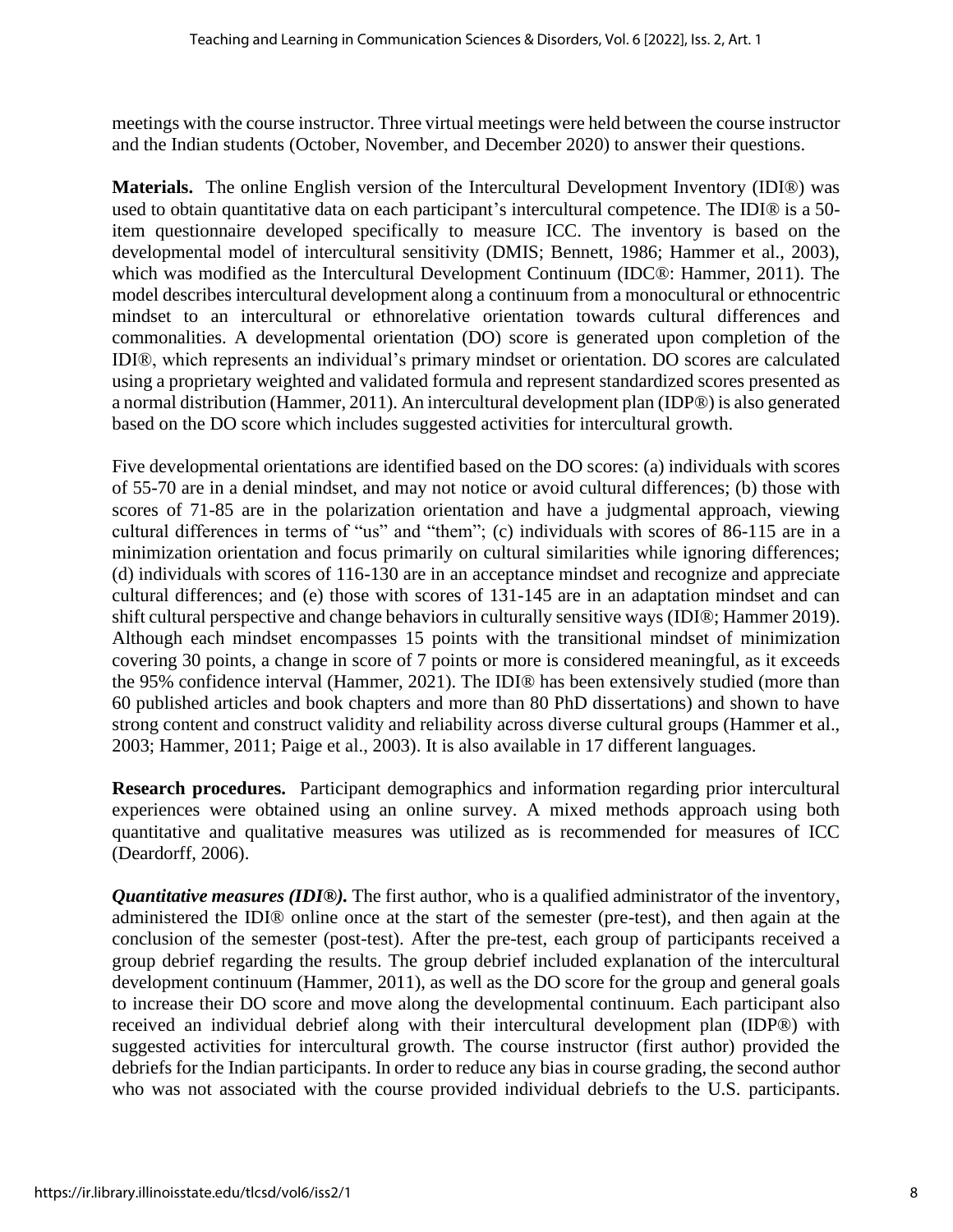Individual debriefs followed the guidelines provided to qualified administrators by the IDI® and included an explanation of the individual's DO score and developmental orientation with examples, as well as specific next steps for them to continue intercultural growth based on their current orientation using the intercultural development plan generated by the IDI®.

*Qualitative measures.* As part of the course, each participant wrote three (Indian participants) or four (U.S. participants) reflection papers; reflection papers were required for the U.S. participants while all course activities were voluntary for the Indian participants. Reflections were based on monthly ICL topics assigned, and participants were asked to reflect after each ICL activity they completed (e.g., TED talk, conversation with buddy, reading, etc.). Participants were asked to follow the Describe-Interpret-Evaluate (DIE) framework (Bennett et al., 1977) when writing their reflections and include what they did or learned (Describe), what they thought about what they learned (Interpret) and how they felt about it (Evaluate). For the final reflection paper, participants were asked to include what they had learned over the course of the semester, what they felt was most impactful, how the activities impacted their perspective or behaviors, and how they might generalize the new knowledge and skills to other cultures and into clinical practice.

*Data analysis: Quantitative.* Paired sample *t*-tests were used to compare the pre- and post- mean DO scores for the overall sample and for the participants from the two institutions separately. Cohen's *d* was also calculated as a measure of effect sizes: a value less than .20 suggests a small effect, .50 medium effect, .80 large effect and 1.20 very large effect (Cohen, 1977; Cohen, 1988).

**Data analysis:** Qualitative. The qualitative data were analyzed by the first, second, and third authors. The second and third authors were not involved in the course and did not know the participants. Students' reflection papers were de-identified before analysis and analyzed using thematic analysis (Gavin, 2008). Through thematic analysis, the researchers identified patterns of how experiences and interpersonal interactions during the course influenced the participants' ICC development. The Association of American Colleges & Universities (AAC&U) Intercultural Knowledge and Competence (IKC) VALUE Rubric (AAC&U, 2009) was used as a framework to facilitate the identification of the themes emerging from the data. The three coders followed Braun & Clarke's (2006) six-phase guide for the thematic analysis (Maguire & Delahunt, 2017). Specifically, the first step involved becoming familiar with the entire body of data through reading and re-reading the raw data. The coders did this step independently and generated initial ideas about codes. They then discussed their thoughts and developed preliminary ideas about codes together. Next, each coder worked through the coding process on five reflection papers, using open coding to develop and modify codes. They started to generate initial codes by coding segments of data that were relevant to the purpose of the study and learning objectives of the course. After coding five reflection papers each, they compared codes, discussed and modified them before continuing to analyze the rest of the reflections. In the third step, the coders searched for themes, following the AAC&U IKC VALUE Rubric to make the themes generally aligned with the domains of the rubric. They completed coding on all reflections independently, and then worked together to examine the codes and categorize them into themes that were specific to the purpose of the study (see Figure 5 for the thematic structure). During the fourth step, the coders reviewed, modified, and developed the initial themes emerging from the previous step. They discussed whether the data supported each theme, and whether the themes made sense across the entire data set. They also worked together to ensure the themes were coherent and removed or combined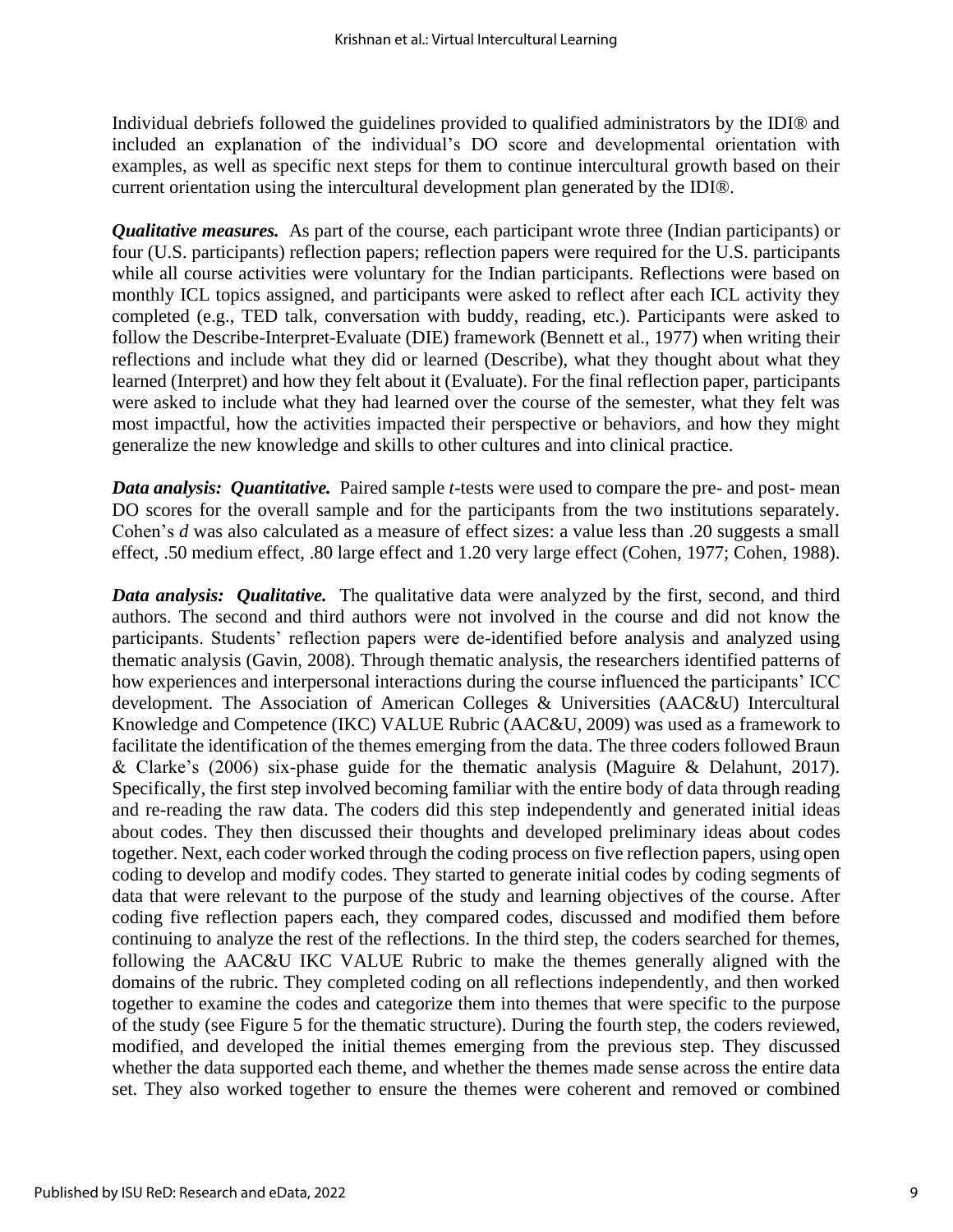overlapping themes. In the fifth step, the coders defined the themes to identify the central content of each theme (i.e., defining what each theme is about), Finally, the coders wrote and reported on the finalized themes and findings.

# **Results**

**Quantitative changes in DO scores and mindsets.** Pre- and post- DO scores were compared using paired sample *t*-tests for the overall sample and for participants from the two institutions and are displayed in Figure 1 with descriptive statistics shown in Table 4. There was a significant difference between the pre-  $(M = 87.03)$  and post-  $(M = 106.13)$  DO score for the overall sample  $(t(18) = 5.78, p < .0005, d = 1.37)$ , a significant difference between the pre-  $(M = 92.38)$  and post- $(M = 114.75)$  DO score for the participants at the U.S. institution  $(t(8) = 5.08, p < .0005, d = 2.37)$ , and a significant difference between the pre-  $(M = 82.21)$  and post-  $(M = 98.38)$  DO score for the participants at the Indian institution  $(t(9) = 3.30, p = .009, d = 1.1)$ .

# **Figure 1**





*Note.* \*= p<.05; \*\*= p<.005

# **Table 4**

*Descriptive Statistics for Participants at each Institution and for the Overall Sample*

|                    |    | Pre-        |       | Post-       |       |
|--------------------|----|-------------|-------|-------------|-------|
| <b>Institution</b> | N  | <b>Mean</b> | SD    | <b>Mean</b> | SD    |
| U.S.               |    | 92.38       | 10.72 | $114.75**$  | 7.95  |
| India              | 10 | 82.21       | 17.43 | 98.38*      | 11.23 |
| A11                | 19 | 87.03       | 15.17 | $106.13**$  | 12.72 |

*Note.* \* = p<.05; \*\* = p<.005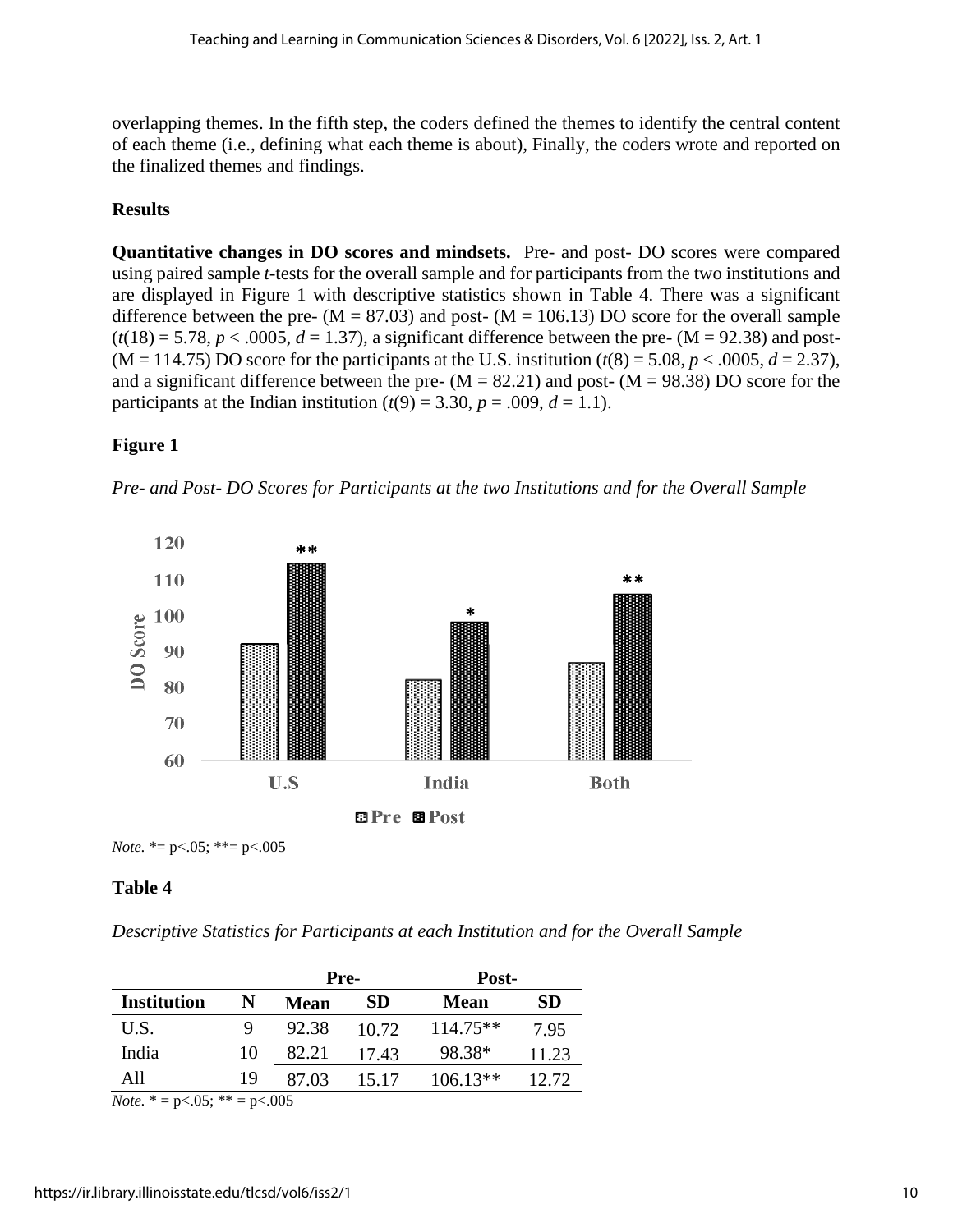In addition, individual changes in pre- to post-DO scores for each participant were compared and are displayed in Figure 2. All nine U.S. participants, and eight of the ten Indian participants demonstrated an increase in their DO scores.

## **Figure 2**





*Note.* P1 to P9: U.S. participants; N1 to N 10: Indian participants

Pre- to post- changes in developmental orientations or mindsets were also evaluated. As a group, the mindset of the overall sample shifted from low minimization (87.03) to high minimization (106.13); the U.S. group's mindset shifted from low minimization (92.38) to the cusp of acceptance (114.75); while the Indian group's mindset shifted from polarization (82.21) to the cusp of high minimization (98.38). Individual participant mindsets are displayed in Figures 3 and 4 for the U.S. and Indian participants respectively. An overall shift along the developmental continuum is evident for both groups. The U.S. participants who were distributed evenly across polarization, low, and high minimization before the program are clustered in the high minimization and acceptance mindsets after the program. Likewise, the Indian participants who were primarily in denial, polarization, and low minimization before the program are clustered primarily in low and high minimization after the program.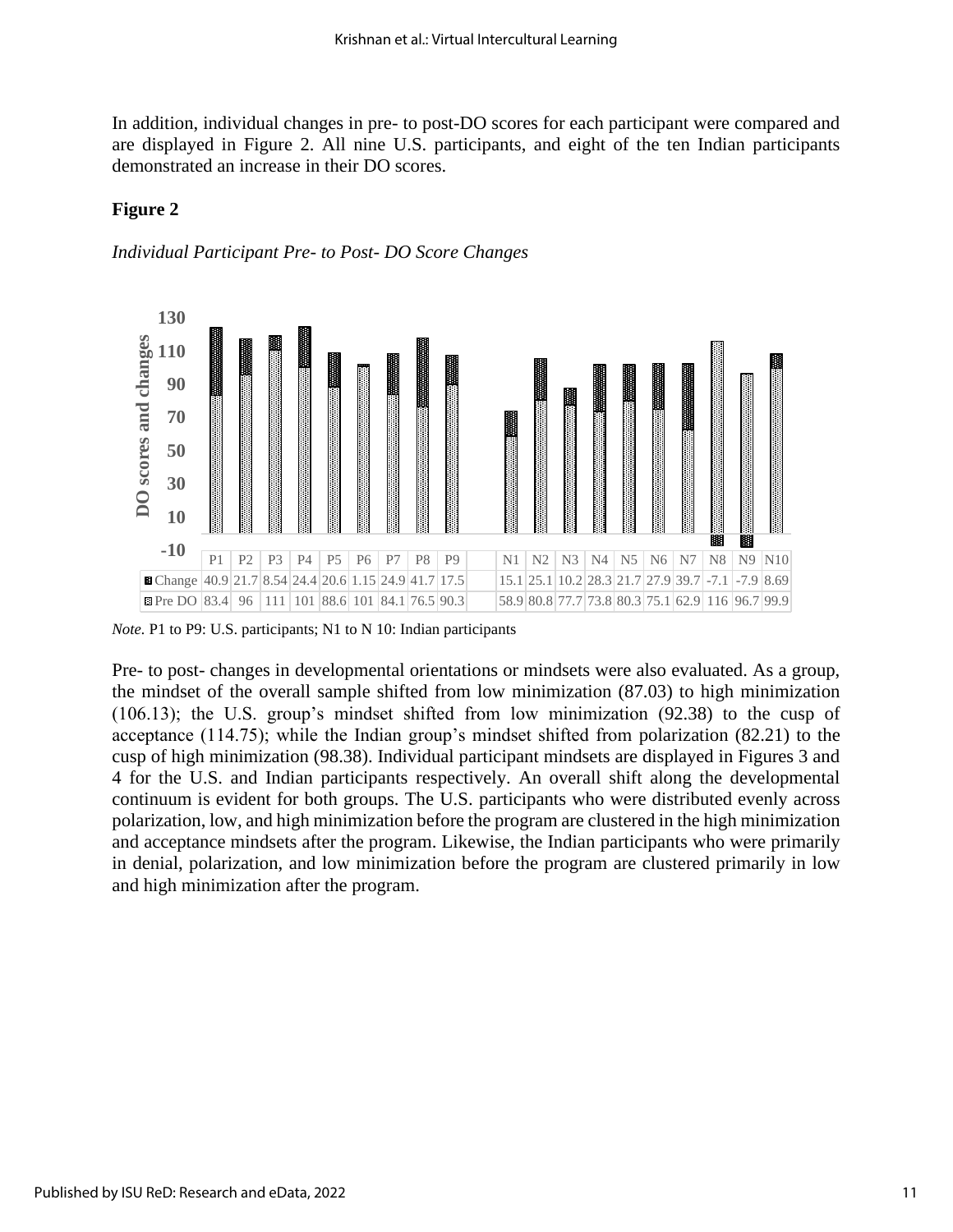



*Note.*  $D =$  denial (55-70); P = polarization (71-85); Low M = minimization scores of 86-100; Hi M = minimization scores of 101-115; Acc = Acceptance (116-130); Adapt = Adaptation (131-145)

#### **Figure 4**

*Indian Participant Pre- to Post- Changes in Mindset*



*Note.*  $D =$  denial (55-70); P = polarization (71-85); Low M = minimization scores of 86-100; Hi M = minimization scores of 101-115;  $Acc = Acceptance (116-130)$ ;  $Adapt = Adaptation (131-145)$ 

**Qualitative results.** A total of 66 reflection papers were analyzed: 30 papers from Indian participants and 36 papers from the U.S. participants. Despite the activities being voluntary, all Indian participants submitted papers, although they were generally shorter than the U.S. participant papers. Overall, 473 items were coded across all the participant reflections, with 72% of coded items from U.S participant papers and 28% from the Indian participants. The final thematic structure that emerged is displayed in Figure 5, and generally followed the AAC&U VALUE Rubric (AAC&U, 2009) for attitudes (curiosity and openness) and knowledge (cultural selfawareness and cultural worldview frameworks). The thematic structure differed from the rubric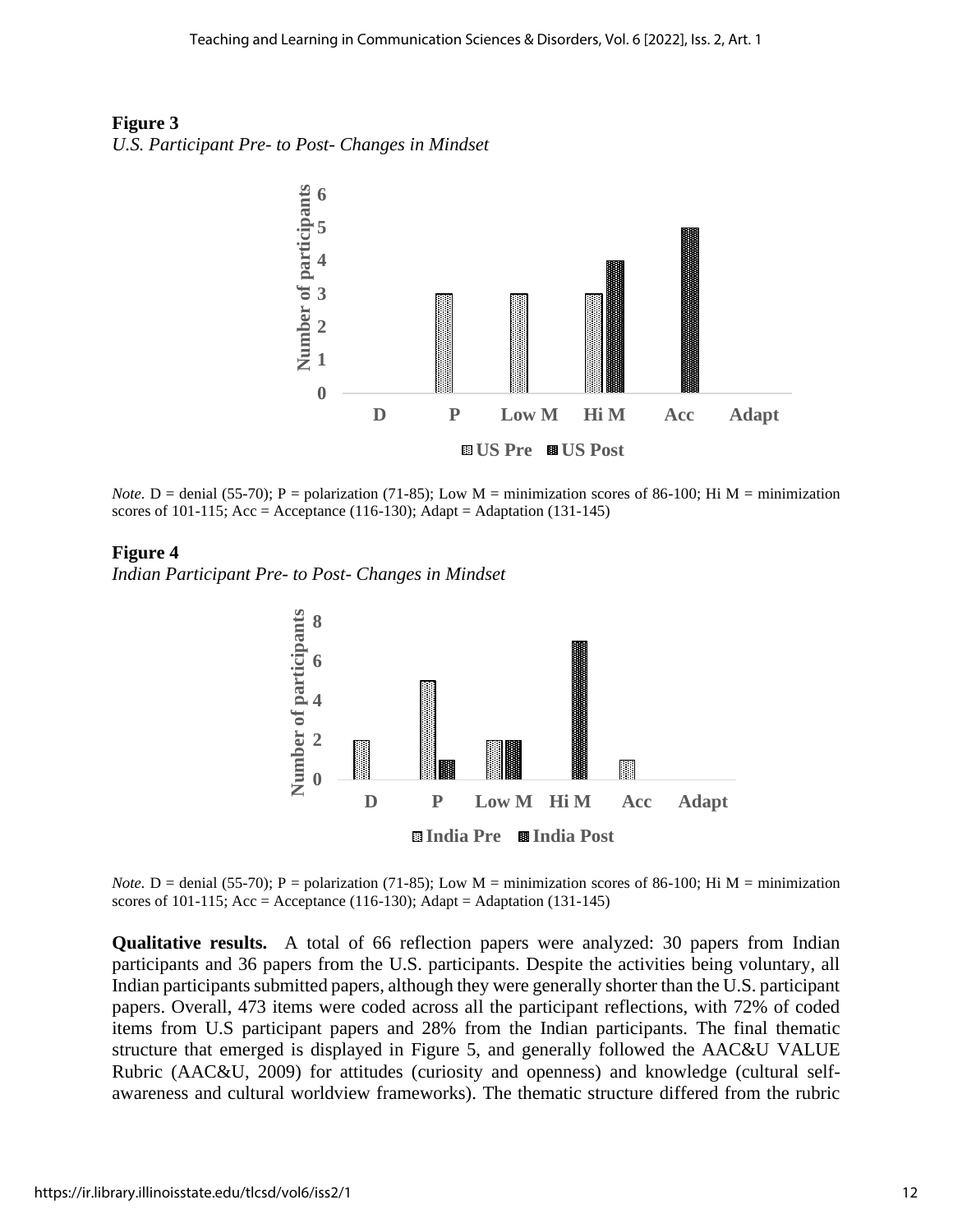for skills with themes of emotions (that lead to or generate empathy) and connections to clinical practice (instead of communication). Additionally, the theme of knowledge included two subthemes: new knowledge and comparing similarities and differences.

## **Figure 5**

*Thematic structure from analysis of qualitative data*

|                  | <b>Themes</b>                    | <b>Sub-themes</b>                         |
|------------------|----------------------------------|-------------------------------------------|
|                  |                                  |                                           |
|                  |                                  | New knowledge                             |
|                  | Cultural worldview frameworks    |                                           |
|                  |                                  | Comparing similarities and<br>differences |
| <b>Knowledge</b> |                                  |                                           |
|                  | Cultural self-awareness          |                                           |
|                  | Emotions                         |                                           |
| <b>Skills</b>    |                                  |                                           |
|                  | Connections to clinical practice |                                           |
|                  | Curiosity                        |                                           |
| <b>Attitudes</b> | <b>Openness</b>                  |                                           |

The majority of coded items were in the theme of knowledge of cultural worldview frameworks (43%) with items about evenly distributed between the two sub-themes of new knowledge learned (20%), and comparing similarities and differences across cultures (23%). About one quarter of all quotes (26%) were coded in the theme of increasing cultural self-awareness. Fewer items were coded in the remaining themes of openness (13%), emotions (9%), connections to clinical practice (6%) and curiosity (5%). There were also several general positive comments and commitments to continued ICL such as "Being paired with a buddy was the most impactful part of this process for me" (P7, paper 4); "...this [ICL] has probably been one of the best parts of this class" (P5, paper 4); "...it has been a wonderful experience and I plan to continue my own independent cultural learning outside of this course" (P6, paper 3); and "we were able to discuss many relevant topics positively within a few months" (N5, paper 3). The qualitative data are summarized below with exemplar quotes in each theme, with the participant number ( $P = U.S.$  and  $N = Indian$ ) and paper number in parentheses.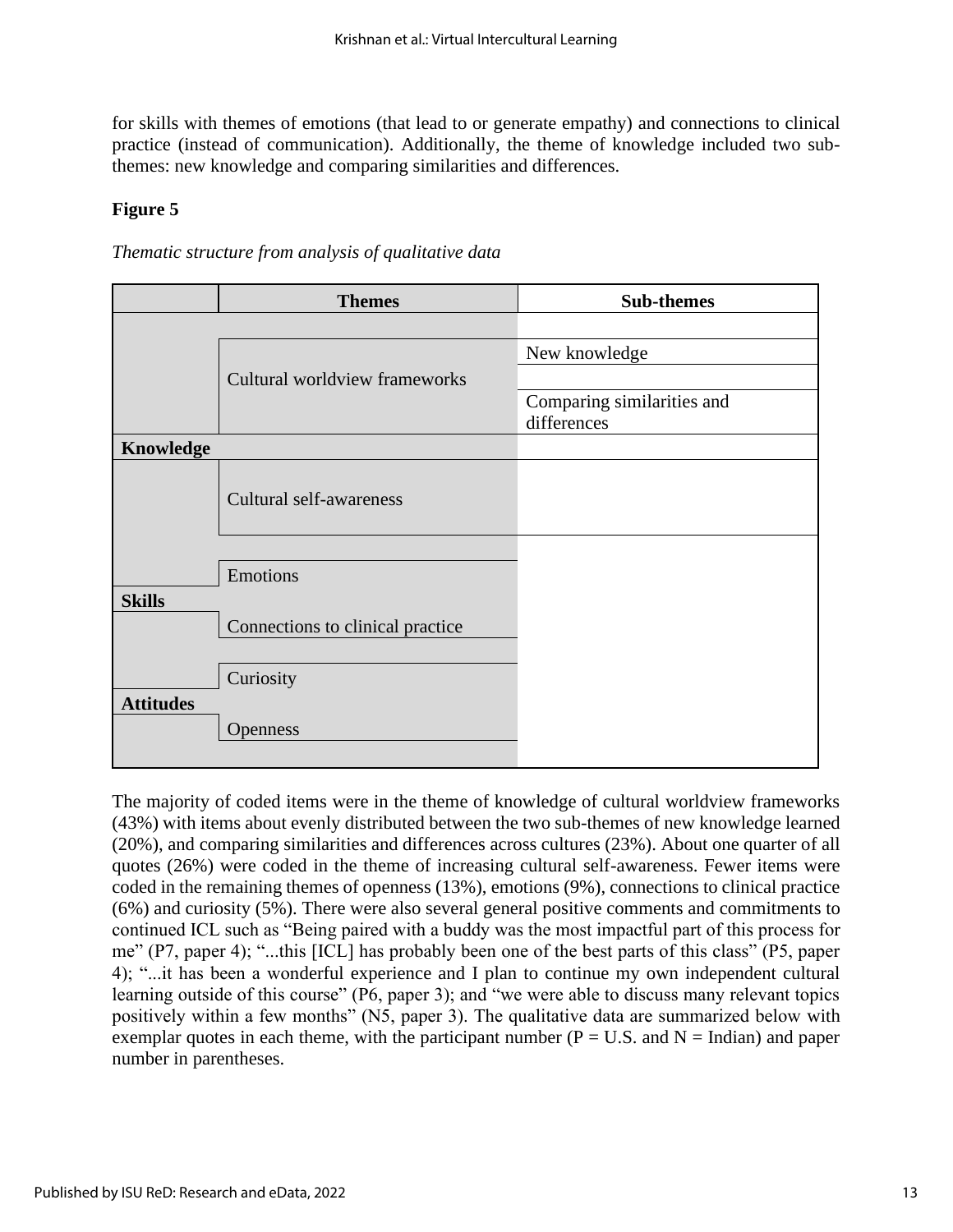*Knowledge of cultural worldview frameworks.* This theme included the largest proportion of participant comments. The comments included the two sub-themes of new knowledge learned and comparisons of similarities and differences across cultures.

**New knowledge learned.** All participants from both institutions had detailed comments about new things they learned about the other culture regarding festivals and celebrations, gender roles, marriage and family dynamics, skin color, poverty, etc. An example comment from one participant about marriage states:

…our idea of marriage is that you love someone so much that you want to spend the rest of your life with them. Being uneducated, I always assumed that arranged marriage wasn't as 'progressive,' and it was like the woman didn't have the choice. I never considered the belief that arranged marriages are done to join, grow, and strengthen two families (P2, paper 2).

She went on to add how she learned about colorism as being different from racism stating:

…there is a distinction between colorism and racism. Colorism is (knowingly or unknowingly) discriminating against someone solely based on the color of their skin, and it can occur within one racial or ethnic group. Even within their own race, people may still discriminate against those with darker skin and have a more favorable view of those with lighter skin (P2, paper 2).

An Indian participant similarly expressed her new knowledge about racism in the U.S. stating:

I was shocked to know about systemic racism in America, meaning that the system has been established in such a way that discriminates against and limits the voice of those of color. Not everyone perpetuates this racism, but there are deep roots of racism against people of color (African American, Hispanic, especially) while people that are white are favored (N3, paper 2).

One participant summed up her thoughts on new knowledge learned saying, "I knew that culture was a broad term encompassing things such as beliefs, traditions, and customs, but I never would have thought it also included things such as menstruation taboo and housemaids, two topics that I learned about for November" (P7, paper 4).

**Comparing similarities and differences.** All participants also had comments that in some form compared their own experiences to those in the other culture, and mentioned similarities as well as differences that they perceived. For example, participants commented on differences in family dynamics and marriage:

I was surprised to learn that sons tend to continue to live with their parents after they are married, while daughters will live with their husband and his parents…It makes me feel as if a marriage is very much about a unity of two families. I feel like this is what marriage means on paper in the U.S., but that there are so many families that do not get along (P3, paper 1); we discussed gender roles and [my buddy] was quite astonished to hear that the majority of India belongs to a patriarchal society which was dissimilar to the U.S. but she also said that some form of male dominance exists in different parts of the U.S. as well (N1, paper 2).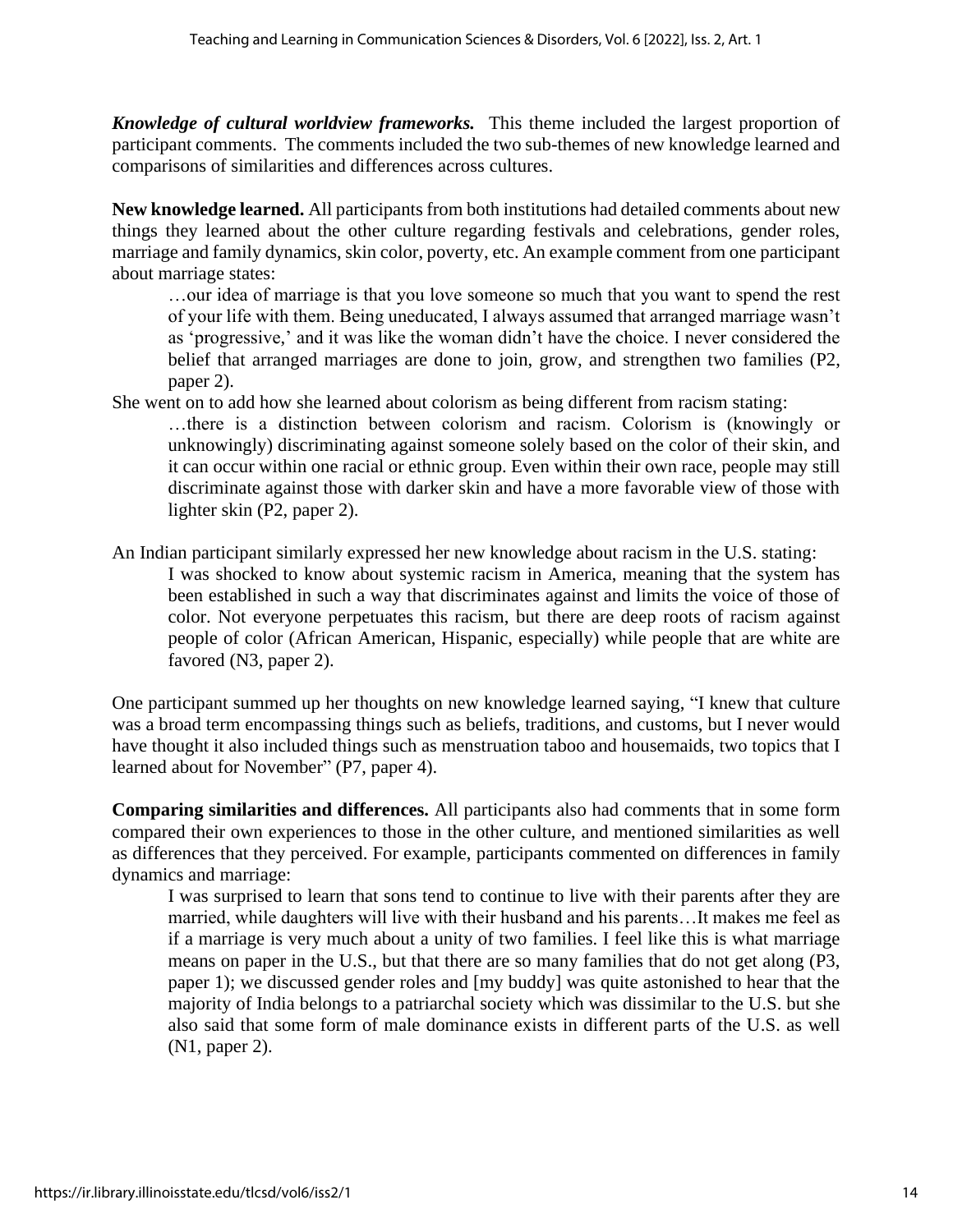Others spoke about differences in life and poverty, and the stark differences between their own life and that of the poor:

Two stories from these TED talks which have remained with me are about the woman who walked her animals 35 kilometers and was nearly denied entry because she had no identification, and the woman who gave birth at the cattle camp because it had some access to water, whereas her village only received water every 17 days. As I listened to these accounts, I was sitting at my desk, in my apartment, drinking my coffee and enjoying a smoothie for breakfast. The juxtaposition shook me to my core and is something that will remain prominent in my mind because the disparity between my life and that of the women's is beyond unfair (P6, paper 3).

Yet another participant remarked on differences in student life stating:

I came to know that my buddy is also working part time in a day care center! I heard that in the States, it is common to have a part time job along with studies. I was glad to hear that she is independent. This is unlike the situation in our place. Here, students usually don't work. They will be totally dependent on their parents until they get a job after studies (N5, paper 2).

One participant compared current events in the U.S. to what she learned about the caste system in India saying, "I think this is certainly comparable to the protests we're seeing now in the U.S. and across the world against police brutality targeted at people of color." (P4, paper 3). To sum up commonalities and differences, another participant added, "I often felt that our differences were quite vast as I watched a TED Talk...Later, I would realize our similarities as well, when [my buddy] would talk about a wedding that she had attended or a birthday celebration for someone in her family" (P3, paper 4).

*Increasing cultural self-awareness.* Many participants indicated that their cultural self-awareness was greatly increased, and they were more aware of their own cultural rules and biases. Participants provided several in-depth reflections and re-evaluations of their own experiences, describing their increased awareness of the root of family traditions, the underlying factors that influence their behavior in early life, as well as how prior experiences had shaped their beliefs and personalities. For example:

Speaking with my buddy reminded me that there is a reason we celebrate these holidays and there is more tradition behind it than simply eating food. I think this interaction helped me to recognize and appreciate my own culture more, which is my first step to having a more multicultural mindset (P7, paper 2).

Now I understand that I can identify with parts of Greek culture, American culture, and other cultures if I feel they are important to me. That is what is unique about culture – everyone's is a little bit different (P7, paper 4).

Each country has its own way of culture and lifestyle which many people accept and many people protest. India is a multi-religious country. The constitution allows us to live the way we wish to live, the culture we wish to hold on, but what matters is the family in which the particular person belongs to (N8, paper 3)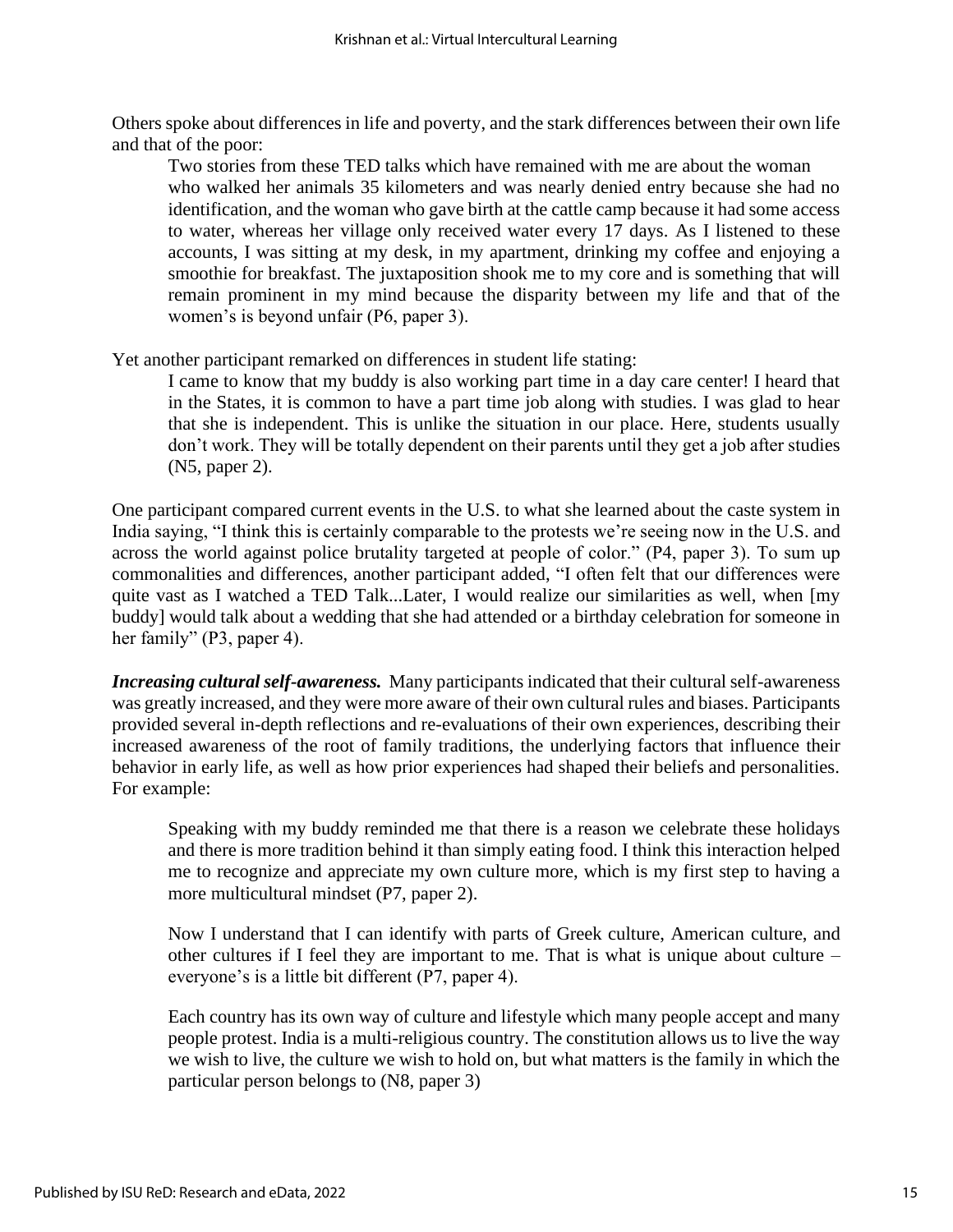Recognizing their own biases, participants were thankful that they got the chance to learn to correct these biases, stating:

"I am thankful that I have learned more information to correct my outdated view. This makes me wonder what other views I hold that are inaccurate – of both India and other countries" (P7, paper 2).

[The TED talk] explores how overcoming our own biases can be a unifying experience, but I also believe that it can be a healing one. While we may never be able to overcome all our biases, we should strive to at least be aware of them. In this, we may attempt to harmonize with one another (P4, paper 1).

Other participants shared thoughts regarding stereotyping:

Maybe as I saw in the "danger of a single story" [TED talk], I just concluded my thoughts regarding U.S. parents, that they are less protective, or they provide more freedom to their children. But I realized that I can't generalize these thoughts for the entire community (N2, paper 1).

*Emotions.* Participants frequently expressed emotions such as anger, sadness, frustration, shock and heartbreak in response to something they learned in an assignment or in discussion with their buddy. These emotions stimulated participants' attention, triggered the learning process, and were often accompanied by an articulation of empathy, which is considered an important intercultural skill that allows effective intercultural communication (AAC&U, 2009). For example, after viewing a TED talk on colorism, a participant expressed anger, but also empathy (trying to put herself in another's shoes):

[She] discussed how growing up, she never felt comfortable in her skin. She mentioned how family members would give her "remedies" to try to lighten her skin. I can't imagine how that must feel coming from a family member or close friend. . . I tried to put myself in her shoes, and I felt angry about this. I feel that young girls already have so many insecurities about their body, and this skin color bias is just adding to the pain of growing up. I know I often felt uncomfortable about how I looked, especially in my early teenage years, but now I see that I'm lucky I never had to worry about my skin color too (P7, paper 2).

Another participant stated, "I realized that I have never experienced any type of discrimination like that shown in the film, and gained empathy for those that are forced to suffer through the hardship" (P2, paper 3).

After viewing a video on child marriage, one participant expressed fear and discomfort, but also recognition that increased awareness may bring about social change:

This topic [child marriage] was difficult to wrap my mind around because I have never been exposed to this before. I felt fear for these young girls and the horrible experiences they must face. I felt sick to my stomach when learning about initiation camps in places like Malawi. Despite this, I am grateful to have been exposed to this reality because exposure to the truth allows for it to come into the light so that change can occur (P9, paper 2).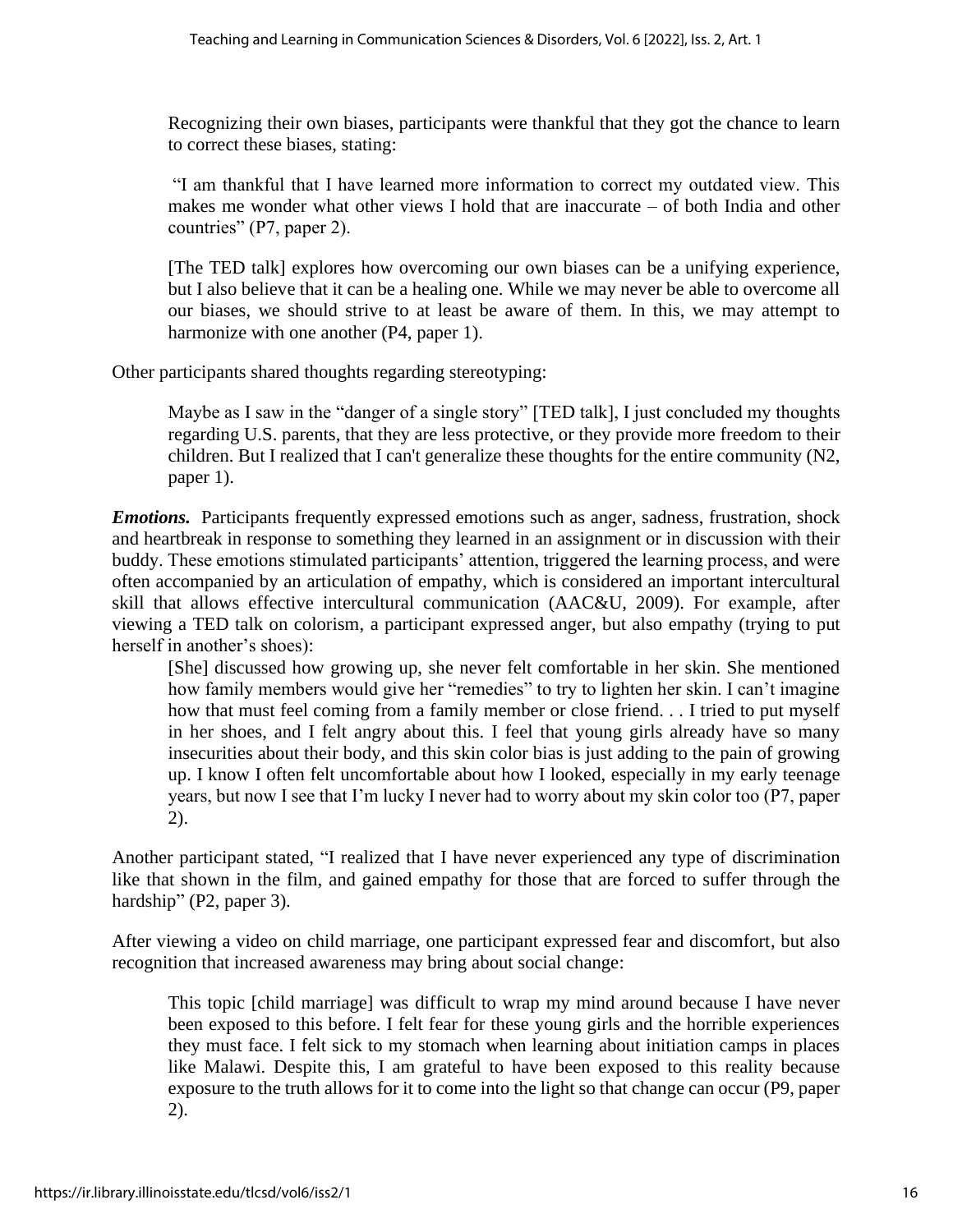Participants also expressed appreciation for the interactions with their buddies. For example:

My interactions with [my buddy] made the cultural topics all the more interesting because I have developed a friendship with a person from this culture, and in wanting to get to know her better, I want to understand her culture better too (P6, paper 4).

Students also acknowledged empathy expressed by their buddies:

I really appreciated that even though [my buddy] says they would not do it [live with their partner], they are acknowledging that it is okay that I do it. I have had experience with others, even my own family, that have told me I am "living in sin" for living with my fiancé before marriage. It was extremely refreshing to hear that they respected our differences (P8, paper 1).

*Curiosity.* Over the course of the semester, students came to own the process of gaining deeper cultural knowledge, evident from comments such as:

I think the readings, TED Talks, and ICL activities impacted my behaviors because they taught me how important it is to "go a little deeper." If you do not understand something, you need to ask more questions. If you are still curious, you need to ask more questions, or do more research (P1, paper 4).

Though our semester is going to end, it doesn't mean our interactions ends. We learn things, shares our concepts. Now I got an idea like how to learn about cultural differences, how to search for it (N8, paper 3).

At times, the process of gaining deeper knowledge also entailed taking advantage of the buddy relationship:

When [my buddy] first mentioned caroms, I got a little scared because I had not heard of it before. My first instinct was just to Google it and go along with it. However, I realized that this was my opportunity to truly learn about it from someone who enjoys playing it. I wanted to learn why it is important to her, so I just asked her to explain more. I am glad that I did not let my initial instinct take over. . .she even sent me a picture of what the board looks like... I felt excited to learn more about something that was important to her! (P7, paper 1).

*Openness.* Intercultural openness includes a suspension of judgment coupled with taking initiative in engaging across differences (AAC&U 2009). U.S. and Indian participants alike associated openness with mutual risk-taking that paid off:

In the beginning, I actually didn't expect this much easiness in interacting with her. But interaction was very comfortable. She is really a nice person to chat with (N5, paper 3).

It is scary but enriching to be vulnerable and honest with someone from a completely different culture, even though we have our passion of audiology in common. I was further humbled on our first video call when she introduced me to all her family and they all had known about me, eager to meet the girl from America. I had approached the first video call honored to get to meet her and learn from her, and yet, she was wanting to get to know me as well. Our relationship has been wonderful so far and feels reciprocal (P9, paper 4).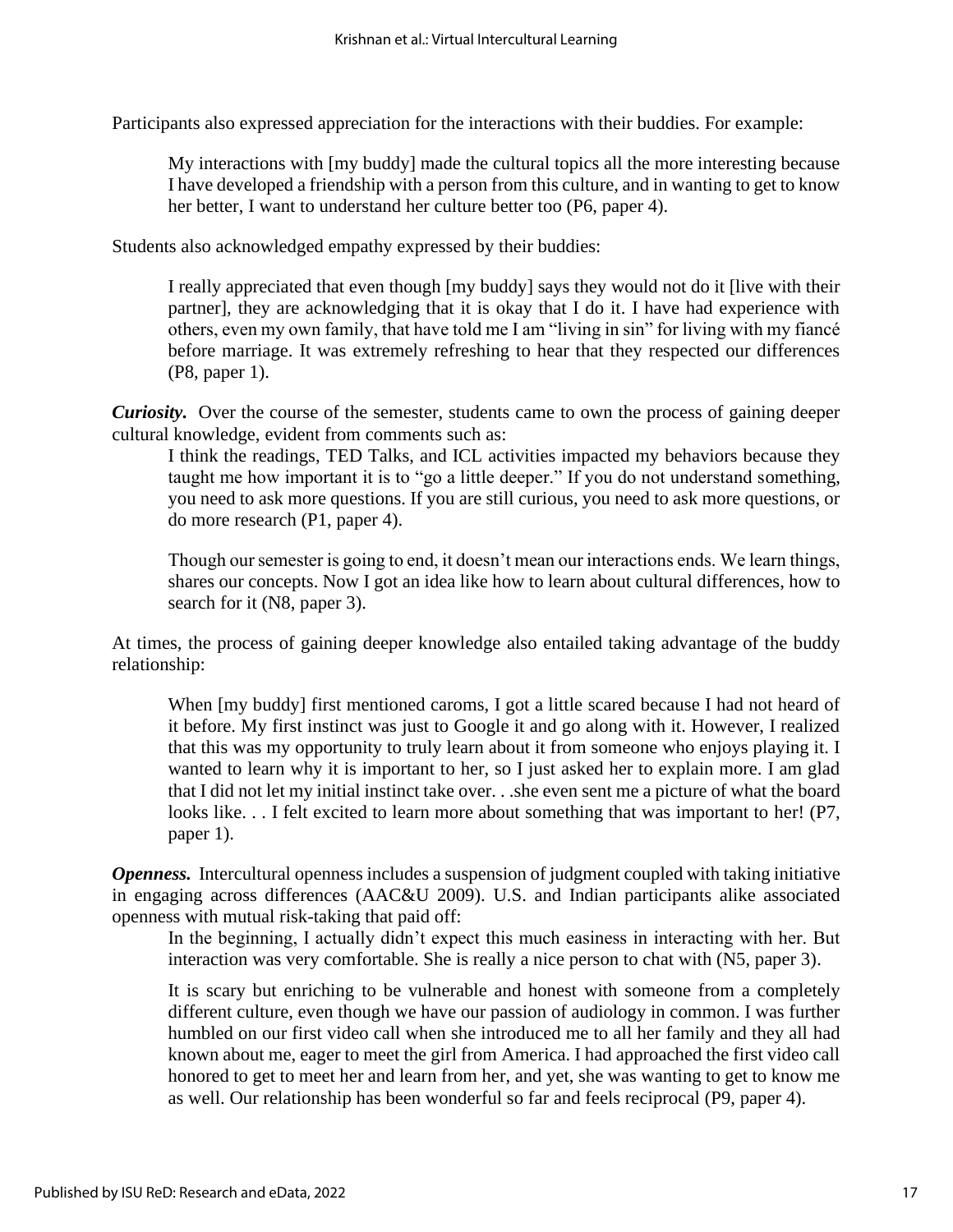We were able to leave judgement at the door and just freely ask questions so that we could educate ourselves. We both had a mutual understanding that we were not here to offend or judge, but we just wanted to educate ourselves more and that is exactly what we did. My buddy did a fabulous job being so receptive to questions and not once made me feel any question of mine was too ignorant (P1, paper 4).

*Connections to clinical practice.* Participants compared clinical protocols across the two institutions and commented that clinical practices were not so different, "Clinical protocols are essentially the same is what I understood…procedures are almost the same" (N10, paper 2). However, the clinical training programs are very different: "…the sad part is that they cannot work after 4 years, but they have to take an AuD degree, which lasts for another 4 years... they will be more exposed to clinical practicals during the degree, which may make them more experienced professionals" (N2, paper 1).

Several U.S. participants also commented that the intercultural learning will help them be better clinicians with comments such as, "I feel that I am better equipped to see patients in the clinic too. This includes all patients – not just patients who look different than me or have different values than me" (P7, paper 4). They also commented on the importance of intercultural competence for clinical practice:

I now see how important it is to be aware of cultural differences and why it is crucial to respect these differences…should there be a clash of cultures where my patient and their family have different goals or desires, I now know to respect my patient's wishes…I hope to continue pursuing empathy and humility as I discover beautiful cultures and patients in the future (P9, paper 4).

I will be better equipped when I encounter a culture that is different than my own…I now understand more deeply the importance of learning about other cultures in order to not impose my views on them or to accidentally say or do something that would cause offense. I used to be a bit intimidated or shy when I would encounter an individual from a culture that is vastly different from my own, but now I am excited to use my new-found skills and to stretch myself. Of course, this is going to take continued growth! I know that I am not suddenly the master of ICL, and it will take work and self-application, but I feel that I view ICL in a better light and am eager to see all that I can absorb to ultimately better myself for future patients (P5, paper 4)

## **Discussion**

The primary aim of this study was to describe a novel pedagogical approach towards study abroad utilizing virtual intercultural exchange while partnering with an institution in India, and to evaluate participant gains in ICC. To our knowledge, this is also the first study to report on intercultural gains not only in U.S. students but also overseas students who partnered in the program. Overall, the results of the study demonstrate significant increases in group mean IDI® DO scores for both groups of participants. All nine U.S. students and eight of the ten Indian students had an increase in their DO scores. As can be seen in Figure 2, the two Indian participants who had a decline in score had higher DO scores on the pre-test compared to their peers. While it is not clear why their scores declined, this is not an uncommon finding. For example, one of 19 participants in a study abroad program to Zambia had a decline in score (Krishnan et al., 2017); and 3 of 21 participants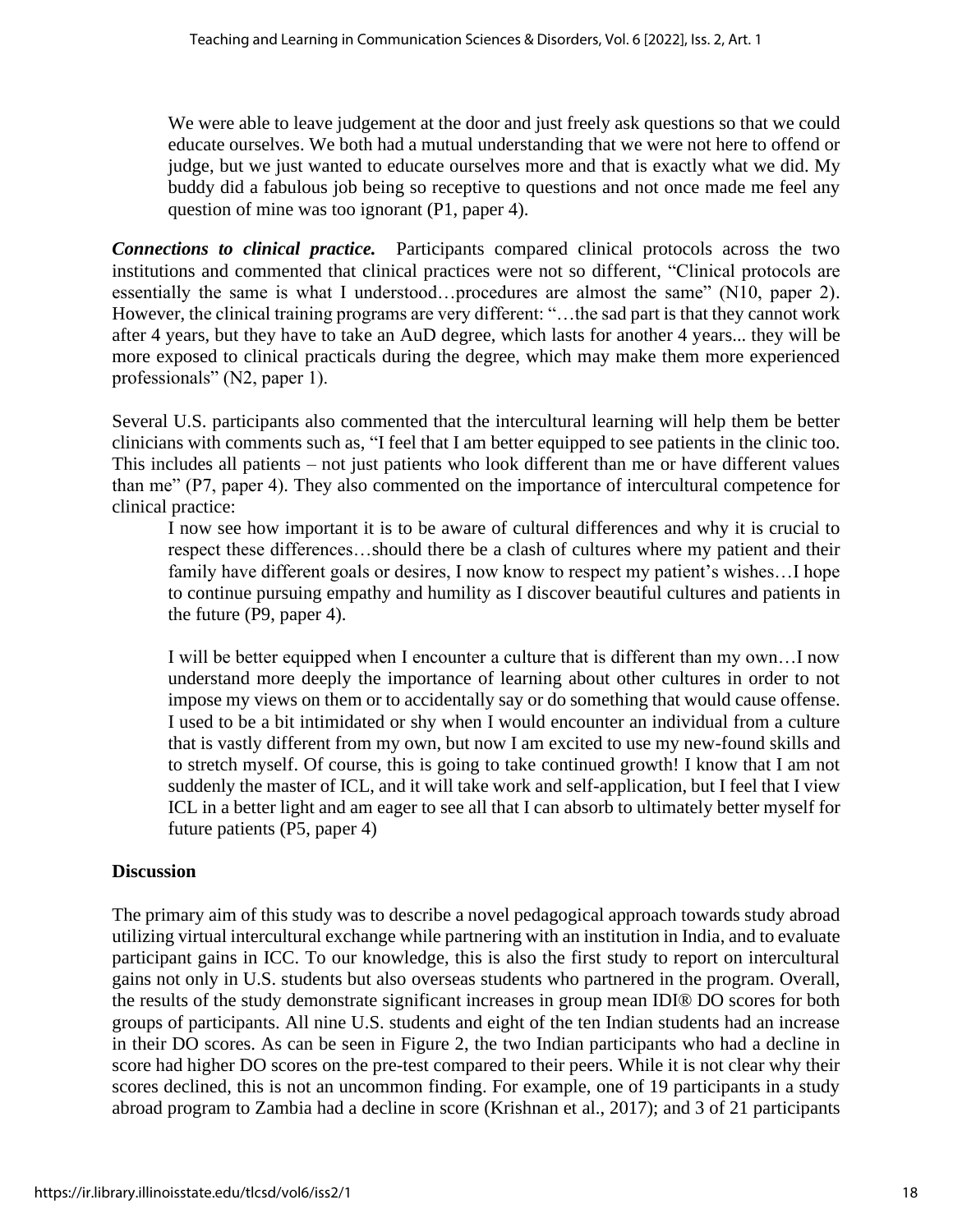in a program to India had declines in their DO scores (Krishnan et al., 2021a). Growth in ICC is complex and individual variables and events that are difficult to isolate likely play a role. Further research is needed to determine factors that may facilitate or hinder growth in ICC.

**Comparison with study abroad.** Previous studies that have utilized the IDI® have reported small but significant increases in DO scores after study abroad (Hansel & Chen, 2008; Rexeisin et al., 2008; Vande Berg et al., 2009). In the audiology and SLP professions, previous data from study abroad programs to Zambia (n=19) and India (n=21) have shown group mean DO score increases of 10-14 points (Krishnan et al., 2017; Krishnan et al. 2021a). Results from the current study showing DO score increases for both U.S. and Indian participant groups are in general agreement with the previous findings. However, the group mean DO score increase for the U.S. participants was substantially greater (22.37 points) compared to the study abroad groups (10-14 points). Two possible factors may have contributed to this larger score increase: (a) study abroad is stressful, particularly to challenging destination countries such as Zambia and India that are culturally very different from Western countries. It is possible that the ability to experience "study abroad" in a virtual exchange format from the comfort and safety of their home environment facilitated greater intercultural growth in the U.S. participants, and (b) racial and political events that occurred in the U.S. in 2020 such as the Black Lives Matter movement may have contributed to increased U.S. participant awareness of cultural differences during the semester that the course was taught (fall 2020). Additionally, the group mean DO score increase for the Indian group of participants was 16.17 points. To our knowledge, no previous study has reported such data on international student partners. These novel data are encouraging as they indicate that the joint ICL activities described here were effective for both groups of participants, making the program mutually beneficial.

**Comparison with virtual learning approaches.** The findings of this study are in agreement with previous work that has shown ICL benefits using a variety of virtual learning tools such as emails, virtual meetings, and mobile apps (e.g., Çiftçi & Savas; 2018; Shadiev & Sintawati, 2020). However, the previous work has primarily relied on qualitative data and to our knowledge this is one of the first reports using a quantitative measure of ICC. Only one previous study using a virtual format for ICL was found in the audiology and SLP literature (Krishnan et al., 2021b). This previous study incorporated a massive open online course (MOOC) on Diversity and Inclusion in an undergraduate course. The mean group DO score increase reported was 11.23 points; substantially less than the 22.37-point increase observed in the current study. Potential factors that facilitated the larger increase seen in this study could be that participants in the current study were graduate students who had not only more life experiences, but clinical experiences working with a variety of patients. Additionally, the previous work included only the MOOC with opportunities to comment and read other comments as the ICL activity, while the current study included assigned topics and guided virtual interactions with participants in India specifically assigned as buddies.

Challenges in the current program were similar to those reported previously including scheduling (Bueno-Alastuey & Kleban, 2016; Chun, 2011; Ware & Kessler, 2016), time zone differences (Lee & Markey, 2014), and technological tools (Antoniadou, 2011; Ware & Kessler, 2016). The 10.5 hour time difference posed a particular challenge for the buddy pairs to interact with each other outside of class. Additionally, it has been previously reported that students who were friendly, reflective, curious and sensitive to their partners' needs and communicative style, were more successful at developing their ICC (Crossman & Bordia, 2011; O'Dowd, 2003). Student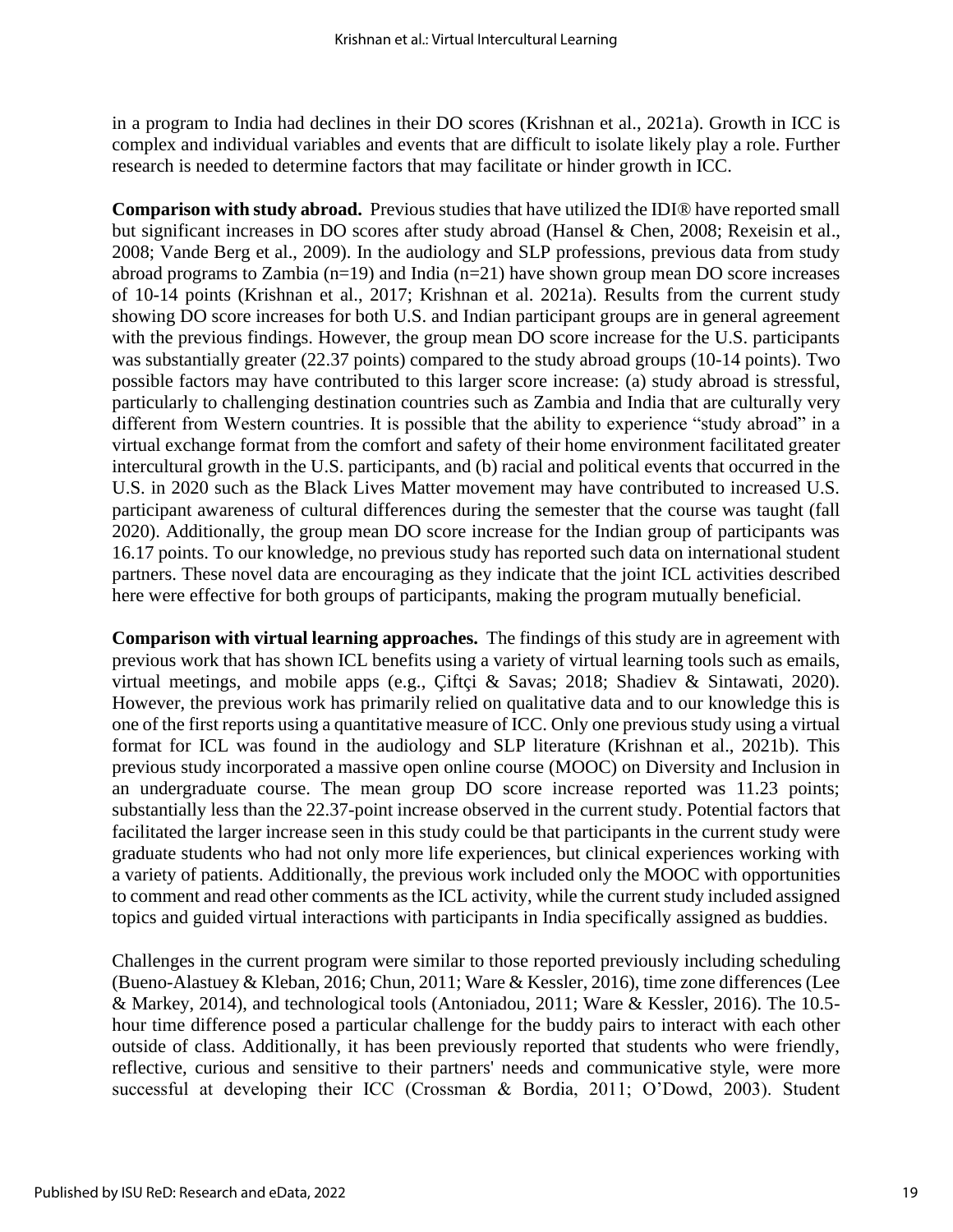personalities, curiosity, and openness may account for some of the variability in DO score changes that ranged from 1 to 42 points for the U.S. students and -8 to 40 points for the Indian students. One additional factor that has been previously reported on is the level of effort put into intercultural exchanges (Ware & Kessler, 2016). Although the intercultural assignments including reflection papers were required for the U.S. participants, they were graded for completion and therefore the effort put in may have varied among students. The Indian participants were not required to complete assignments, but all wrote reflection papers throughout the semester.

Some other factors may also have facilitated intercultural growth in the current study. Having to navigate through culturally uncomfortable situations and reflect upon them has been cited as an opportunity to grow personally and intellectually (Helm et al., 2012; Lilley et al., 2015). The assignments in this study included specific topics such as child marriage, the caste system, and taboos around menstruation that were likely difficult to discuss and pushed participants out of their comfort zones. Additionally, it has been suggested that a competent facilitator can help learners to have constructive dialogues and create stimulating environments to discuss different viewpoints non-judgmentally (O'Dowd, 2015). The course instructor had a multicultural background both in the U.S. and India. Having an instructor with intimate firsthand knowledge and experiences with the cultural differences across India and the U.S. may have benefitted the participants. Finally, ensuring high motivation for active participation has been raised as a critical issue and it has been suggested that students' efforts be assessed to increase the likelihood of active participation (Bueno-Alastuey & Kleban, 2016). In the current study, the ICL assignments were optional for the Indian student participants, while they were required for the U.S. participants, although graded only for completion.

**Qualitative data.** The qualitative comments from participants support, elucidate, explain, and add insights to the quantitative data. It should be noted that there was a much greater proportion of qualitative data from U.S participants compared to the Indian participants. Reflection papers from Indian participants were shorter, primarily descriptive, and often did not include deeper thoughts. This may be due to cultural differences because reflection papers are not typical in the Indian curriculum, while the U.S. participants had prior experience writing reflection papers. Overall, participants reflected about the cultural knowledge they gained, compared commonalities and differences between cultures, and expressed increased self-awareness, curiosity, and openness to learning about different cultures. These themes from the current virtual study abroad experience were all similarly expressed by U.S. participants from the study abroad program to India (Krishnan et al., 2021a), suggesting that participants perceived individual growth in a variety of aspects of ICC through the virtual experience similar to the study abroad experience.

In addition, many participants expressed emotional responses as an indicator of engagement and learning, which were also previously reported with the study abroad to Zambia program activities (Krishnan et al., 2016, 2017). While it was previously thought that emotions interfere with learning, more recent work indicates that emotions influence the meaning students make of what they learn and determine whether the information will be processed deeply and remembered, and whether it will influence thinking in the future (Immordino-Yang, 2015). Even negative emotions such as anger and fear (expressed by several participants in the current study) can have a positive impact on learning, for example, by increasing motivation and drive (Rowe & Fitness, 2018). While emotional experiences are important for facilitating meaningful, transformative learning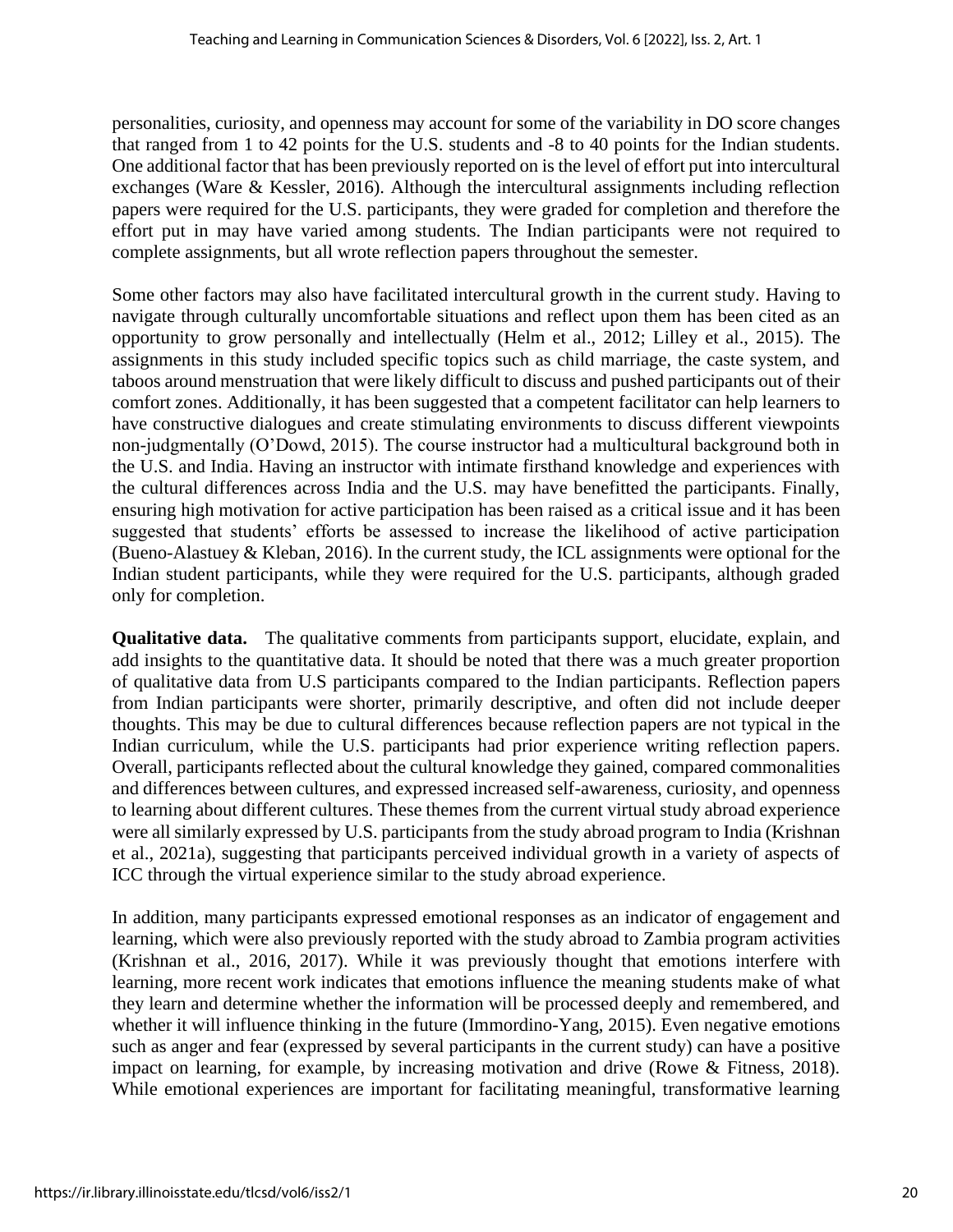experiences (Cheng et al., 2011; Hyett et al., 2019; Wright & Hodge, 2012), it is suggested that educators be mindful when designing ICL activities that may lead to discomfort or distress to ensure student anxiety is at a manageable level (Gudykunst, 1993; Guntersdorfer & Golubeva, 2018). Finally, participants also commented on similarities in clinical audiology protocols across the globe and recognized the importance of increasing intercultural competence in order to provide more effective clinical services to patients from different cultural backgrounds. This recognition is an important step for the professional skill development of student participants who will soon be independent clinicians serving diverse patients.

## **Limitations**

Although the findings of this study show that a virtual experience can be effective in participant intercultural growth, an important limitation is the small sample size. Additionally, since ICL activities were completed outside of class, there could be no direct oversight. The level of participation and engagement is a factor that could not be controlled or assessed and varied between buddy pairs. Another limitation is evident from the qualitative data (participant reflections). Despite individual feedback to each Indian participant to reflect more deeply on interpreting and evaluating cultural differences (in addition to describing them), the proportion of quotes from the Indian participants is substantially lower than from the U.S participants. Finally, as stated in the discussion, student personalities were variable with some being more outgoing and curious, and others shyer and more reserved. These variables were not addressed in the current study.

#### **Conclusion and Future Research**

Overall, the findings from this study indicate that a virtual intercultural exchange can be an effective means of facilitating intercultural growth in participants from the U.S. and also those from the partner country. Additionally, the approach can be embedded into an existing course thus emphasizing ICL through the typical curriculum. The virtual approach has the added benefit of being accessible to all students regardless of socio-economic status that may affect ability to travel abroad. The virtual study abroad experience may be a mechanism to better prepare students in audiology and SLP, as well as other healthcare professions to work with diverse patients that they are likely to encounter in their clinical practice. Future work should evaluate how this type of program can be implemented more broadly and identify individual factors that may facilitate intercultural growth.

#### **Disclosures**

Lata Krishnan received a Virtual Experiential International Learning (VEIL) grant from Purdue University to support this project. The authors have no other financial or non-financial disclosures.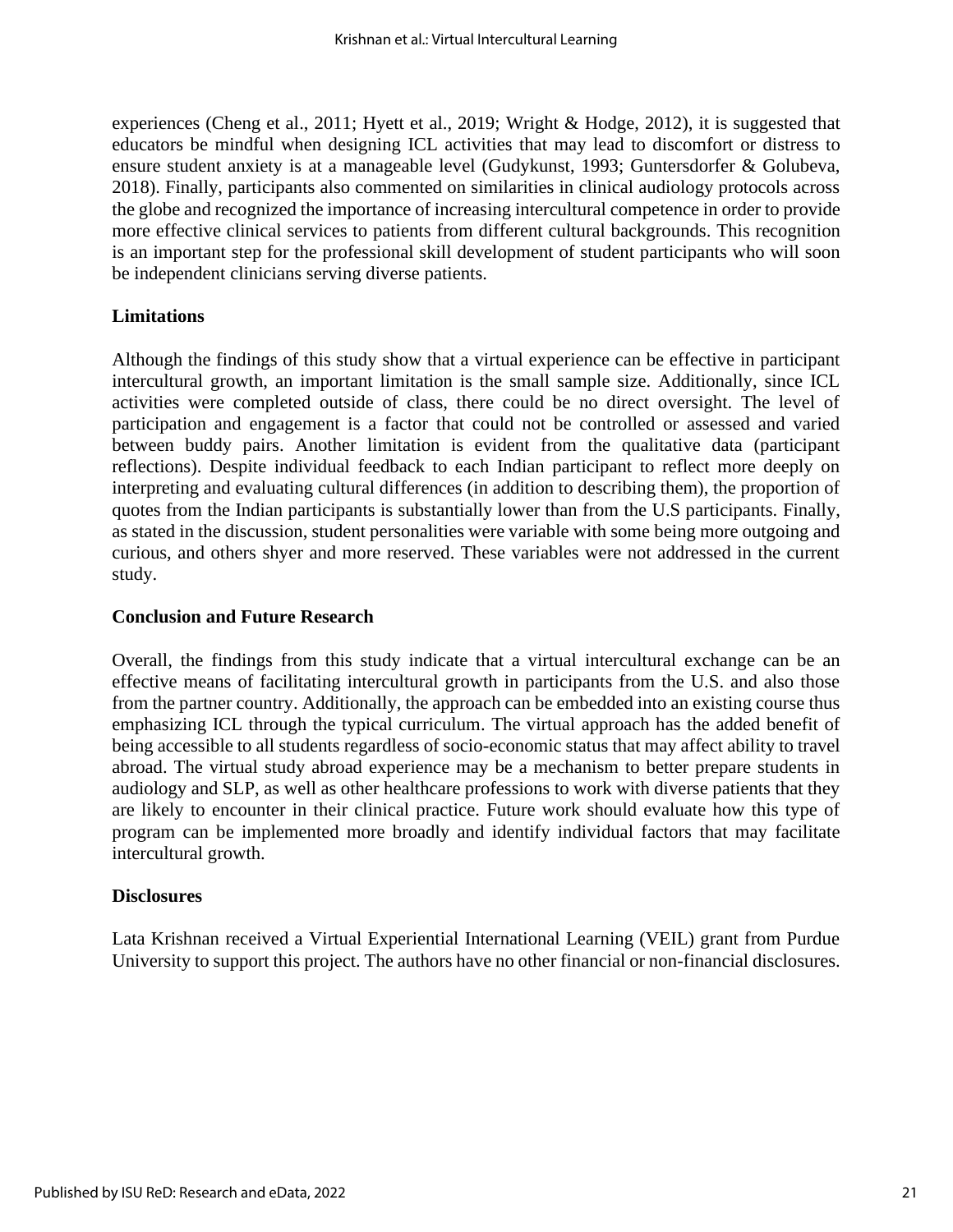#### **References**

- Ang, S., Van Dyne, L., Koh, C., Ng, K. Y., Templer, K. J., Tay, C., & Chandrasekar, N. A. (2007). Cultural intelligence: Its measurement and effects on cultural judgment and decision making, cultural adaptation and task performance. *Management and Organization Review*, *3*(3), 335–371.<https://doi.org/10.1111/j.1740-8784.2007.00082.x>
- Angelova, M., & Zhao, Y. (2016). Using an online collaborative project between American and Chinese students to develop ESL teaching skills, cross-cultural awareness and language skills. *Computer Assisted Language Learning*, *29*(1): 167–185. <http://dx.doi.org/10.1080/09588221.2014.907320>
- Antoniadou, V. (2011). Using Activity Theory to understand the contradictions in an online transatlantic collaboration between student-teachers of English as a foreign language. *ReCALL*, *23*(3): 233–251.<https://doi.org/10.1017/S0958344011000164>
- Association of American Colleges and Universities (AAC&U). (2009). Intercultural knowledge and competence VALUE rubric. [https://www.aacu.org/value/rubrics/intercultural](https://www.aacu.org/value/rubrics/intercultural-knowledge)[knowledge](https://www.aacu.org/value/rubrics/intercultural-knowledge)
- Aspden, L. & Helm, P. (2004). Making the connection in a blended learning environment. *Educational Media International, 41*(3), 245–252. <https://doi.org/10.1080/09523980410001680851>
- Bailey, A., & Gruber, A. (2020). Challenges and other feedback: Integrating intercultural learning in the Digital Age. *The EuroCALL Review*, *28*(1), 3-14. <https://doi.org/10.4995/eurocall.2020.11982>
- Bennett, J., Bennett, M., & Stillings, K. (1977). Intercultural communication workshop facilitator's manual. Portland State University.
- Bennett, M. J. (1986). Toward ethnorelativism: A developmental model of intercultural sensitivity. In R. M. Paige (Ed.), Cross-cultural orientation: New conceptualizations and applications (pp. 21–70). New York: University Press of America.
- Bertera, E. M. & Littlefield, M. B. (2003). Evaluation of electronic discussion forums in social work diversity education: A comparison of anonymous and identified participation. *Journal of Technology in Human Services, 21*(4), 53–71. [https://doi.org/10.1300/J017v21n04\\_04](https://doi.org/10.1300/J017v21n04_04)
- Boud, D., Cohen, R. & Sampson, J. (1999). Peer learning and assessment. *Assessment and Evaluation in Higher Education, 24*(4), 413–426. <https://doi.org/10.1080/0260293990240405>
- Braun, V., & Clarke, V. (2006). Using thematic analysis in psychology. *Qualitative Research in Psychology, 3*(2), 77–101. <https://doi.org/10.1191/1478088706qp063oa>
- Bueno-Alastuey, M. C., & Kleban, M. (2016). Matching linguistic and pedagogical objectives in a telecollaboration project: A case study. *Computer Assisted Language Learning*, *29*(1): 148–166.<https://doi.org/10.1080/09588221.2014.904360>
- Casquero, O., Portillo, J., Ovelar, R., Benito, M. & Romo, J. (2010). iPLE network: An integrated eLearning 2.0 architecture from a university's perspective. *Interactive Learning Environments*, *18*(3), 293–308.<https://doi.org/10.1080/10494820.2010.500553>
- Chen, J. J., & Yang, S. C. (2016). Promoting cross-cultural understanding and language use in research-oriented Internet-mediated intercultural exchange. *Computer Assisted Language Learning*, *29*(2): 262–288.<https://doi.org/10.1080/09588221.2014.937441>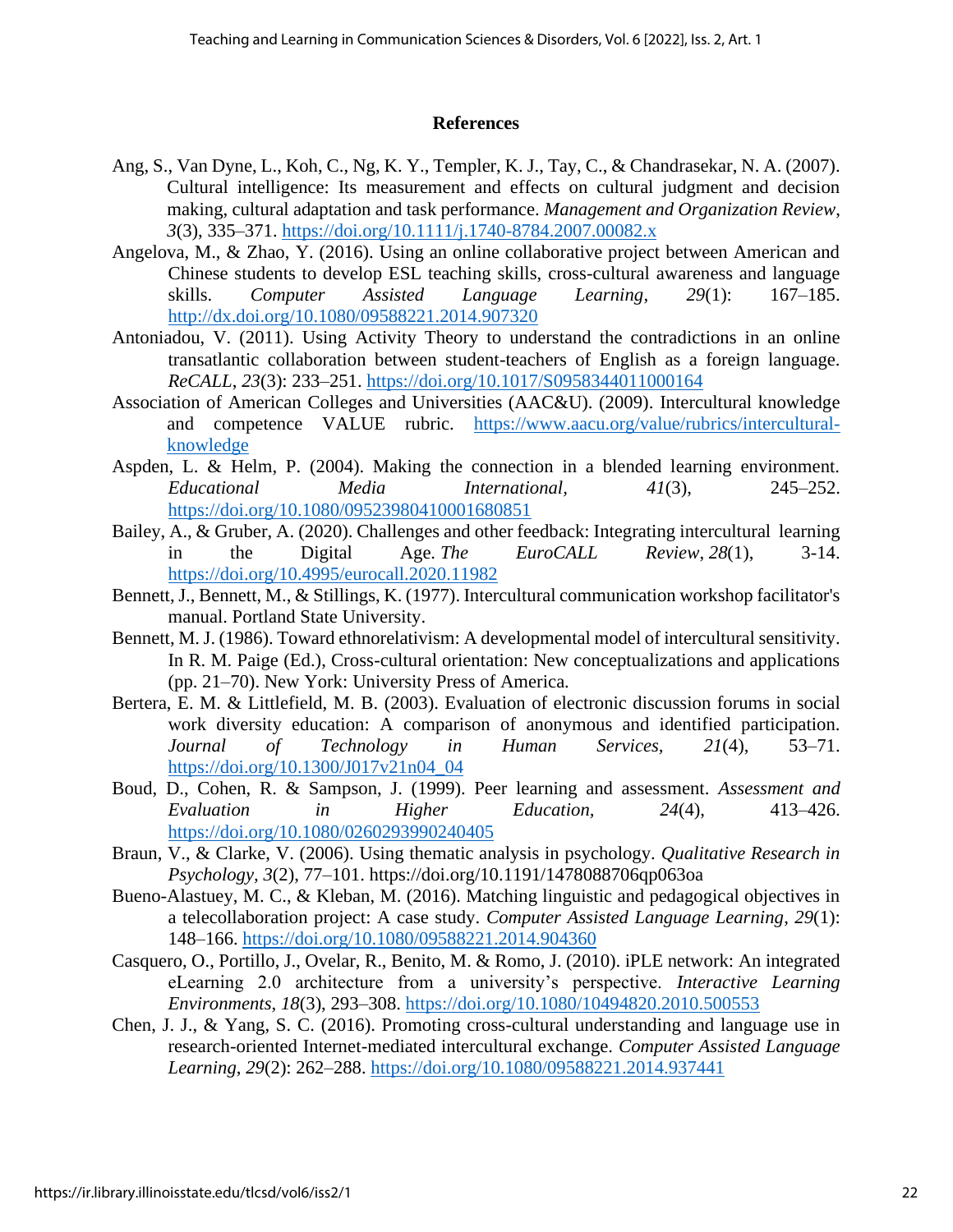- Cheng, C. Y., Leung, A. K. Y., & Wu, T. Y. (2011). Going beyond the multicultural experiencecreativity link: The mediating role of emotions. *Journal of Social Issues*, *67*(4), 806-824. <http://doi.org/10.1111/j.1540-4560.2011.01729.x>
- Chun, D. M. (2011). Developing intercultural communicative competence through online exchanges. *CALICO Journal*, 28(2), 392–419.<https://doi.org/10.11139/cj.28.2.392-419>
- Çiftçi, E. Y., & Savaş, P. (2018). The role of telecollaboration in language and intercultural learning: A synthesis of studies published between 2010 and 2015. *ReCALL: The Journal of EUROCALL*, *30*(3), 278-298.<https://doi.org/10.1017/S0958344017000313>
- Clarke, L. & Abbott, L. (2008). Put posters over the glass bit on the door and disappear: Tutor perspectives on the use of VLEs to support pre-service teachers. *Teaching in Higher Education, 13*(2), 169–181.<https://doi.org/10.1080/13562510801923252>
- Cohen, J. (1977). *Statistical power analysis for the behavioral sciences.* Academic Press.
- Cohen, J. (1988). *Statistical power analysis for the behavioral sciences* (2nd ed.). Lawrence Erlbaum Associates.
- Crossman, J., & Bordia, S. (2011). Friendship and Relationships in Virtual and Intercultural Learning: Internationalising the Business Curriculum. *Australian Journal of Adult Learning*, *51*(2), 329-354. <https://files.eric.ed.gov/fulltext/EJ951999.pdf>
- Deardorff, D. K. (2006). Identification and assessment of intercultural competence as a student outcome of internationalization. *Journal of Studies in International Education, 10*(3), 241- 266.<https://doi.org/10.1177/1028315306287002>
- Freiermuth, M. R., & Huang, H. C. (2021). Zooming across cultures: Can a telecollaborative video exchange between language learning partners further the development of intercultural competences?. *Foreign Language Annals*, *54*(1), 185-206. <https://doi.org/10.1111/flan.12504>
- Gavin, H. (2008). Thematic analysis. In *Understanding research methods and statistics in psychology* (pp. 273-281). SAGE Publications Ltd. <https://www.doi.org/10.4135/9781446214565>
- Gannon, J., Rodrigo, Z., & Santomà, R. (2016). Learning to work interculturally and virtually: Developing postgraduate hospitality management students across international HE institutions. *The International Journal of Management Education*, *14*(1), 18-27. <http://dx.doi.org/10.1016/j.ijme.2016.01.002>
- Gannon-Leary, P., & Fontainha, E. (2007). Communities of Practice and virtual learning communities: Benefits, barriers and success factors. *eLearning Papers*, (5), 20-29. [https://mpra.ub.uni-muenchen.de/8708/1/MPRA\\_paper\\_8708.pdf](https://mpra.ub.uni-muenchen.de/8708/1/MPRA_paper_8708.pdf)
- Godkin, M. A., & Savageau, J. A. (2001). The effect of a global multiculturalism track on cultural competence of preclinical medical students. *Family Medicine*, *33*(3), 178-186. [https://escholarship.umassmed.edu/cgi/viewcontent.cgi?article=1000&context=fmch\\_arti](https://escholarship.umassmed.edu/cgi/viewcontent.cgi?article=1000&context=fmch_articles) [cles](https://escholarship.umassmed.edu/cgi/viewcontent.cgi?article=1000&context=fmch_articles)
- Goldberg, L. R. (2007). Service-learning as a tool to facilitate cultural competence. *Perspectives on Communication Disorders and Sciences in Culturally and Linguistically Diverse (CLD) Populations*, *14*(1), 3-7. <https://doi.org/10.1044/cds14.1.3>
- Greenlaw, S. (1999). Using groupware to enhance teaching and learning in undergraduate economics. *Journal of Economic Education, 30*(1), 33–42. <https://doi.org/10.1080/00220489909595936>
- Grosseck, G. (2009). To use or not use web 2.0 in higher education? *Procedia – Social and Behavioural Sciences, 1*(1), 478–482.<https://doi.org/10.1016/j.sbspro.2009.01.087>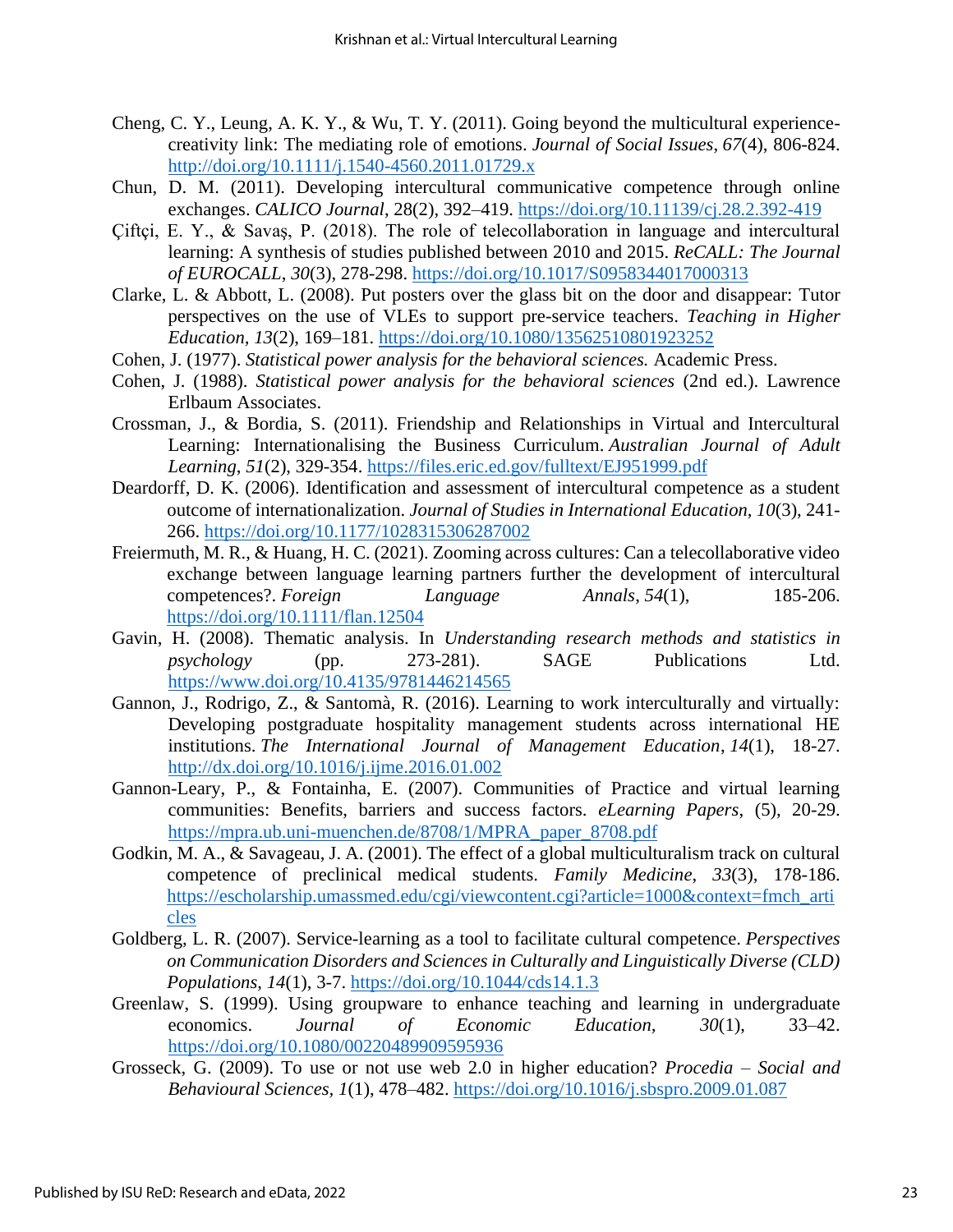- Guntersdorfer, I., & Golubeva, I. (2018). Emotional intelligence and intercultural competence: Theoretical questions and pedagogical possibilities. *Intercultural Communication Education, 1(2), 54-63.* <https://doi.org/10.29140/ice.v1n2.60>
- Gudykunst, W. B. (1993). Toward a theory of effective interpersonal and intergroup communication: an anxiety/uncertainty management (AUM) perspective. In R. L. Wiseman & J. Koester (Eds.), *Intercultural communication competence* (pp. 33–71). Sage Publications, Inc.
- Halvorson-Bourgeois, B., Zipse, L., & Haynes, C. (2013). Educating culturally competent clinicians: Using multiple perspectives to review curriculum content. *Perspectives on Issues in Higher Education, 16*(2), 51-62. <https://doi.org/10.1044/IHE16.2.51>
- Hammer, M.R. (2011). Additional cross-cultural validity testing of the Intercultural Development Inventory. *International Journal of Intercultural Relations, 35*(4)*,* 474-487. <https://doi.org/10.1016/j.ijintrel.2011.02.014>
- Hammer, M.R. (2019). The Intercultural Development Inventory® (IDI v5). Olney, MD: IDI, LLC. <https://idiinventory.com/>
- Hammer, M.R. (2021). The Intercultural Development Inventory<sup>®</sup> (IDI<sup>®</sup>) Resource Guide. Olney, MD: IDI, LLC.
- Hammer, M. R., Bennett, M. J., & Wiseman, R. (2003). Measuring intercultural sensitivity: The Intercultural Development Inventory. *International Journal of Intercultural Relations*, 27(4), 421-443. [https://doi.org/10.1016/S0147-1767\(03\)00032-4](https://doi.org/10.1016/S0147-1767(03)00032-4)
- Hammond, C., Mitchell, P., & Johnson, M. (2009). Academic and clinical preparation for cultural and linguistic diversity in speech-language pathology: Program director perspectives. *Contemporary Issues in Communication Science and Disorders*, *36*(Spring), 63-76. [https://pubs.asha.org/doi/pdf/10.1044/cicsd\\_36\\_S\\_63](https://pubs.asha.org/doi/pdf/10.1044/cicsd_36_S_63)
- Hansel, B., & Chen, Z. (2008). *AFS long term impact study: Report 1: 20 to 25 years after the exchange experience, AFS alumni are compared with their peers.* AFS Intercultural Program. [https://d22dvihj4pfop3.cloudfront.net/wp](https://d22dvihj4pfop3.cloudfront.net/wp-content/uploads/sites/4/2016/10/03174400/AFS-Long-Term-Impact-Study-2006.pdf)[content/uploads/sites/4/2016/10/03174400/AFS-Long-Term-Impact-Study-2006.pdf](https://d22dvihj4pfop3.cloudfront.net/wp-content/uploads/sites/4/2016/10/03174400/AFS-Long-Term-Impact-Study-2006.pdf)
- Hayward, L. M., & Li, L. (2014). Promoting and assessing cultural competence, professional identity, and advocacy in Doctor of Physical Therapy (DPT) degree students within a community of practice. *Journal of Physical Therapy Education*, *28*(1), 23-36. <https://doi.org/10.1097/00001416-201410000-00005>
- Helm, F., Guth, S., & Farrah, M. (2012). Promoting dialogue or hegemonic practice? Power issues in telecollaboration. *Language Learning & Technology*, *16*(2), 103–127. [https://scholarspace.manoa.hawaii.edu/bitstream/10125/44289/16\\_02\\_helmguthfarrah.pdf](https://scholarspace.manoa.hawaii.edu/bitstream/10125/44289/16_02_helmguthfarrah.pdf)
- Horton-Ikard, R., Munoz, M. L., Thomas-Tate, S., & Keller-Bell, Y. (2009). Establishing a pedagogical framework for the multicultural course in communication sciences and disorders. *American Journal of Speech-Language Pathology*, *18*(2), 192–206. [https://doi.org/10.1044/1058-0360\(2008/07-0086\)](https://doi.org/10.1044/1058-0360(2008/07-0086))
- Hyett, N., Lee, K. M., Knevel, R., Fortune, T., Yau, M. K., & Borkovic, S. (2019). Trialing virtual intercultural learning with Australian and Hong Kong allied health students to improve cultural competency. *Journal of Studies in International Education*, *23*(3), 389-406. <https://doi.org/10.1177/1028315318786442>
- Immordino-Yang, M.H. (2015). *Emotions, learning, and the brain: Exploring the educational implications of affective neuroscience.* W.W. Norton & Company.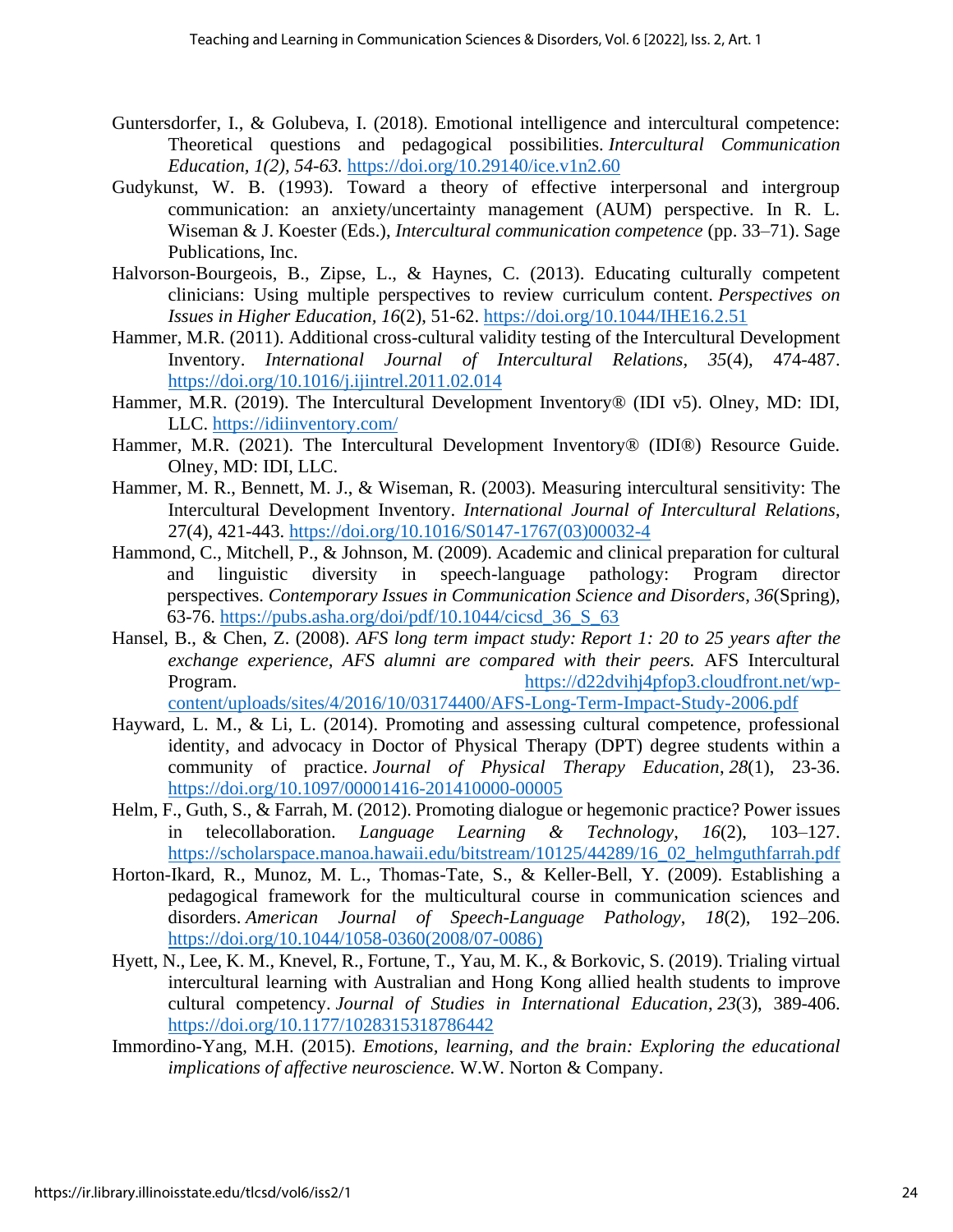- Jin, S. (2015). Using Facebook to promote Korean EFL learners' intercultural competence. *Language Learning and Technology, 19*(3), 38–51. <http://dx.doi.org/10125/44429>
- Kelleher, S. (2013). Perceived benefits of study abroad programs for nursing students: An integrative review. *Journal of Nursing Education*, *52*(12), 690-695. https://doi.org/ 10.3928/01484834-20131118-01
- Krishnan, L. A., Diatta-Holgate, H. & Calahan, C.A. (2021a). Intercultural competence gains from study abroad in India. *Teaching and Learning in Communication Sciences & Disorders. 5*(2), Article 6*.* <https://doi.org/10.30707/TLCSD5.2.1624983591.676961>
- Krishnan, L. A., Jin, L. & Calahan, C. (2021b). Enhancing intercultural competence: Can it be done without studying abroad? *Teaching and Learning in Communication Sciences & Disorders. 5*(2), Article 7. <https://doi.org/10.30707/TLCSD5.2.1624983591.687169>
- Krishnan, L. A., Masters, C., Holgate, H., Wang, C., & Calahan, C. A. (2017). Structured study abroad enhances intercultural competence. *Teaching and Learning in Communication Sciences & Disorders*, *1*(1), 5.<https://doi.org/10.30707/TLCSD1.1Krishnan>
- Krishnan, L. A., Richards, K. A. R., & Simpson, J. M. (2016). Outcomes of an international audiology service-learning study-abroad program. *American Journal of Audiology*, *25*(1), 1-13. [https://doi.org/10.1044/2015\\_AJA-15-0054](https://doi.org/10.1044/2015_AJA-15-0054)
- Kröger, T., & Urdziņa-Deruma, M. (2015). Intercultural learning by virtual co-design. *Techne Series: Research in Sloyd Education and Craft Science. A, 22*. [file:///Users/krishnal/Downloads/yberlord,+Kr%C3%B6ger+et+al.pdf](/Users/krishnal/Downloads/yberlord,+KrÃ¶ger+et+al.pdf)
- Lee, L. & Markey, A. (2014). A study of learners' perceptions of online intercultural exchange through Web 2.0 technologies. *ReCALL, 26*(3), 281–297. <https://doi.org/10.1017/S0958344014000111>
- Leese, M. (2009). Out of class out of mind? The use of a virtual learning environment to encourage student engagement in out of class activities. *British Journal of Educational Technology, 40*(1), 70–77.<https://doi.org/10.1111/j.1467-8535.2008.00822.x>
- Liaw, M.-L. & Bunn-Le Master, S. (2010). Understanding telecollaboration through an analysis of intercultural discourse. *Computer Assisted Language Learning*, *23*(1): 21–40. <https://doi.org/10.1080/09588220903467301>
- Lilley, K., Barker, M., & Harris, N. (2015). Exploring the process of global citizen learning and the student mind-set. *Journal of Studies in International Education*, *19*(3), 225-245. <https://doi.org/10.1177/1028315314547822>
- Lyndon, S. & Hale, B. (2014). Evaluation of how the blended use of a virtual learning environment (VLE) can impact on learning and teaching in a specific module. *Enhancing Learning in the Social Sciences*, *6*(1), 56-65.<https://doi.org/10.11120/elss.2014.00019>
- Maguire, M., & Delahunt, B. (2017). Doing a thematic analysis: A practical, step-by-step guide for learning and teaching scholars. *All Ireland Journal of Teaching and Learning in Higher Education*, *8*(3). <https://ojs.aishe.org/index.php/aishe-j/article/view/335/553>
- Maltby, A., & Mackie, S. (2009). Virtual learning environments help or hindrance for the 'disengaged' student? *Research in Learning Technology, 17*(1), 49–62. <https://doi.org/10.1080/09687760802657577>
- McFerrin, K. (1999). Incidental learning in a higher education asynchronous online distance course. In J. Price, J. Willis, M. Jost and S. Boger-Mehall (Eds.) *SITE 99: Proceedings of the Society for Information Technology and Teacher Education International Conference (*pp. 1418–1423). Association for the Advancement of Computers in Education.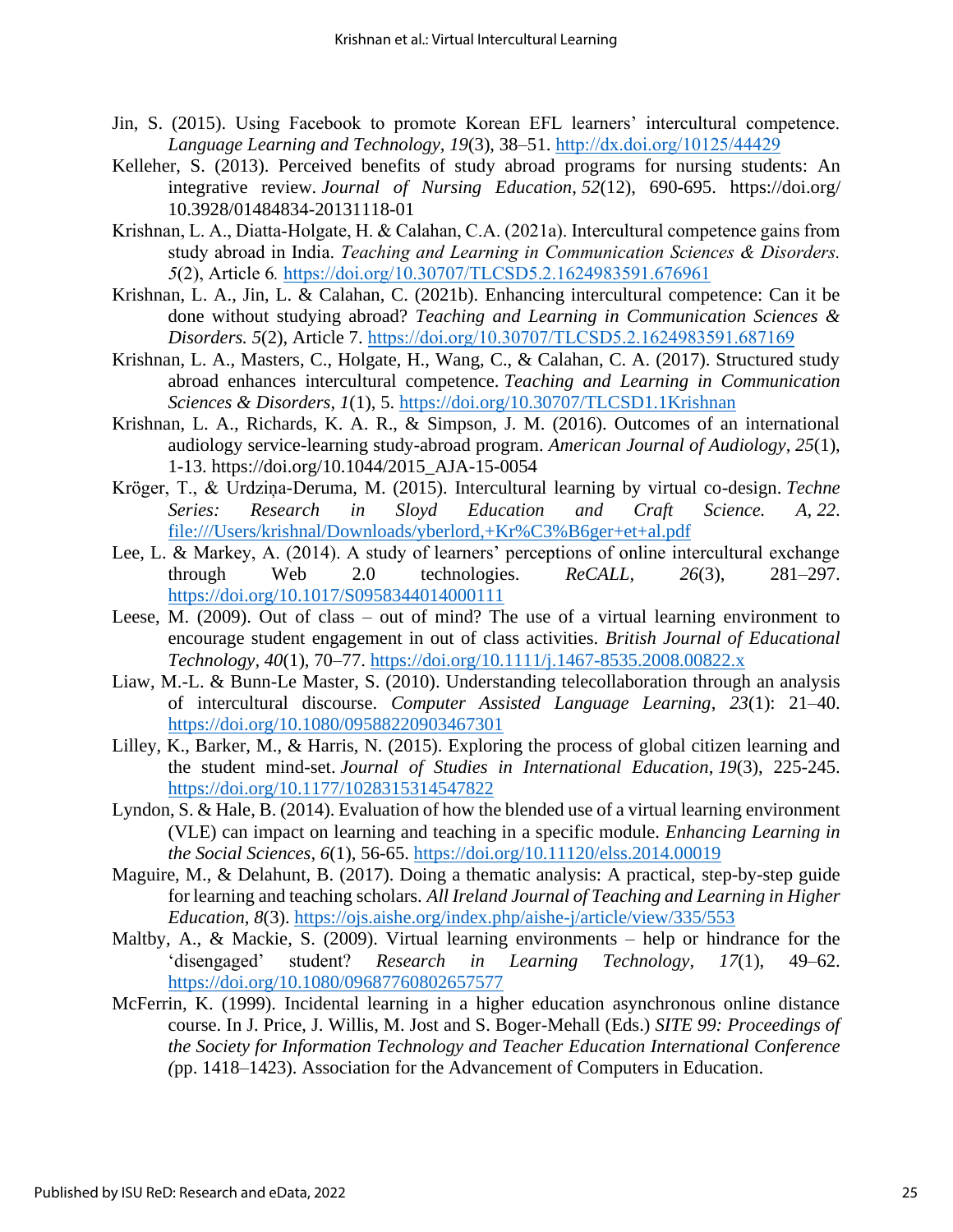- McNulty, J., Espititu, B., Halsey, M. & Mendez, M. (2006). Personality preference influences medical student use of specific computer-aided instruction (CAI). *BMC Medical Education, 6*(1).<https://doi.org/10.1186/1472-6920-6-7>
- Mitchell, R. E. (2004). National profile of deaf and hard of hearing students in special education from weighted survey results. *American Annals of the Deaf*, *149*(4), 336-349. [https://www.jstor.org/stable/26234680?seq=1#metadata\\_info\\_tab\\_contents](https://www.jstor.org/stable/26234680?seq=1#metadata_info_tab_contents)
- Mitchell, R. E., & Karchmer, M. A. (2006). Demographics of deaf education: More students in more places. *American Annals of the Deaf*, *151*(2), 95-104. [https://www.jstor.org/stable/26234773?seq=1#metadata\\_info\\_tab\\_contents](https://www.jstor.org/stable/26234773?seq=1#metadata_info_tab_contents)
- Dowd, R. (2003). Understanding the" other side": Intercultural learning in a Spanish-English email exchange. *Language Learning & Technology*, *7*(2), 118-144. [https://infallibleinroad.co.uk/scholarspace.manoa.hawaii.edu/bitstream/10125/25202/1/07](https://infallibleinroad.co.uk/scholarspace.manoa.hawaii.edu/bitstream/10125/25202/1/07_02_odowd.pdf) [\\_02\\_odowd.pdf](https://infallibleinroad.co.uk/scholarspace.manoa.hawaii.edu/bitstream/10125/25202/1/07_02_odowd.pdf)
- O'Dowd, R. and Ritter, M. (2006). Understanding and working with 'failed communication' in tele-collaborative exchanges. *CALICO Journal*, *23*(3): 623–642. [https://www.jstor.org/stable/24156364?seq=1#metadata\\_info\\_tab\\_contents](https://www.jstor.org/stable/24156364?seq=1#metadata_info_tab_contents)
- O'Dowd, R. (2015). The competences of the telecollaborative teacher. *The Language Learning Journal*, *43*(2): 194–207.<https://doi.org/10.1080/09571736.2013.853374>
- Paige, R. M., Jacobs-Cassuto, M., Yershova, Y. A., & DeJaeghere, J. (2003). Assessing intercultural sensitivity: An empirical analysis of the Hammer and Bennett Intercultural Development Inventory. *International Journal of Intercultural Relations*, *27*, 467-486. [https://doi.org/10.1016/S0147-1767\(03\)00034-8](https://doi.org/10.1016/S0147-1767(03)00034-8)
- Patterson, L. M., Carrillo, P. B., & Salinas, R. S. (2012). Lessons from a global learning virtual classroom. *Journal of Studies in International Education*, *16*(2), 182-197. <https://doi.org/10.1177/1028315311398665>
- Philips, L., Bloom, T., Gainey, T., & Chiocca, E. (2017). Influence of short-term study abroad experiences on community health baccalaureate students. *Journal of Nursing Education*, *56*(9), 528-533.<https://doi.org/10.3928/01484834-20170817-03>
- Preis, J. (2008). Effect of an undergraduate elective course, cultural diversity in communication, on attitudes and behaviors of communication sciences and disorders students: A pilot study. *Journal of Allied Health*, *37*(4), 255E-277E. [https://www.ingentaconnect.com/content/asahp/jah/2008/00000037/00000004/art00011#](https://www.ingentaconnect.com/content/asahp/jah/2008/00000037/00000004/art00011)
- Rexeisen, R. J., Anderson, P. H., Lawton, L., & Hubbard, A. C. (2008). Study abroad and intercultural development: A longitudinal study. *Frontiers: The Interdisciplinary Journal of Study Abroad*, *17*(1), 1-20. <https://files.eric.ed.gov/fulltext/EJ899293.pdf>
- Romanov, K. & Nevgi, A. (2007). Do medical students watch video clips in eLearning and do these facilitate learning? *Medical Teacher, 29*(5), 490–494. <https://doi.org/10.1080/01421590701542119>
- Rowe, A. D., & Fitness, J. (2018). Understanding the role of negative emotions in adult learning and achievement: A social functional perspective. *Behavioral sciences*, *8*(2), 27. <https://www.mdpi.com/2076-328X/8/2/27>
- Schenker, T. (2012). Intercultural competence and cultural learning through telecollaboration. *CALICO Journal*, *29*(3): 449–470.<https://doi.org/10.11139/cj.29.3.449-470>
- Schoech, D. (2000). Teaching over the internet: Results of one doctoral course. *Research on Social Work Practice, 10*(4), 467–486. [https://doi.org/10.1177/104973150001000407](https://doi.org/10.1177%2F104973150001000407)